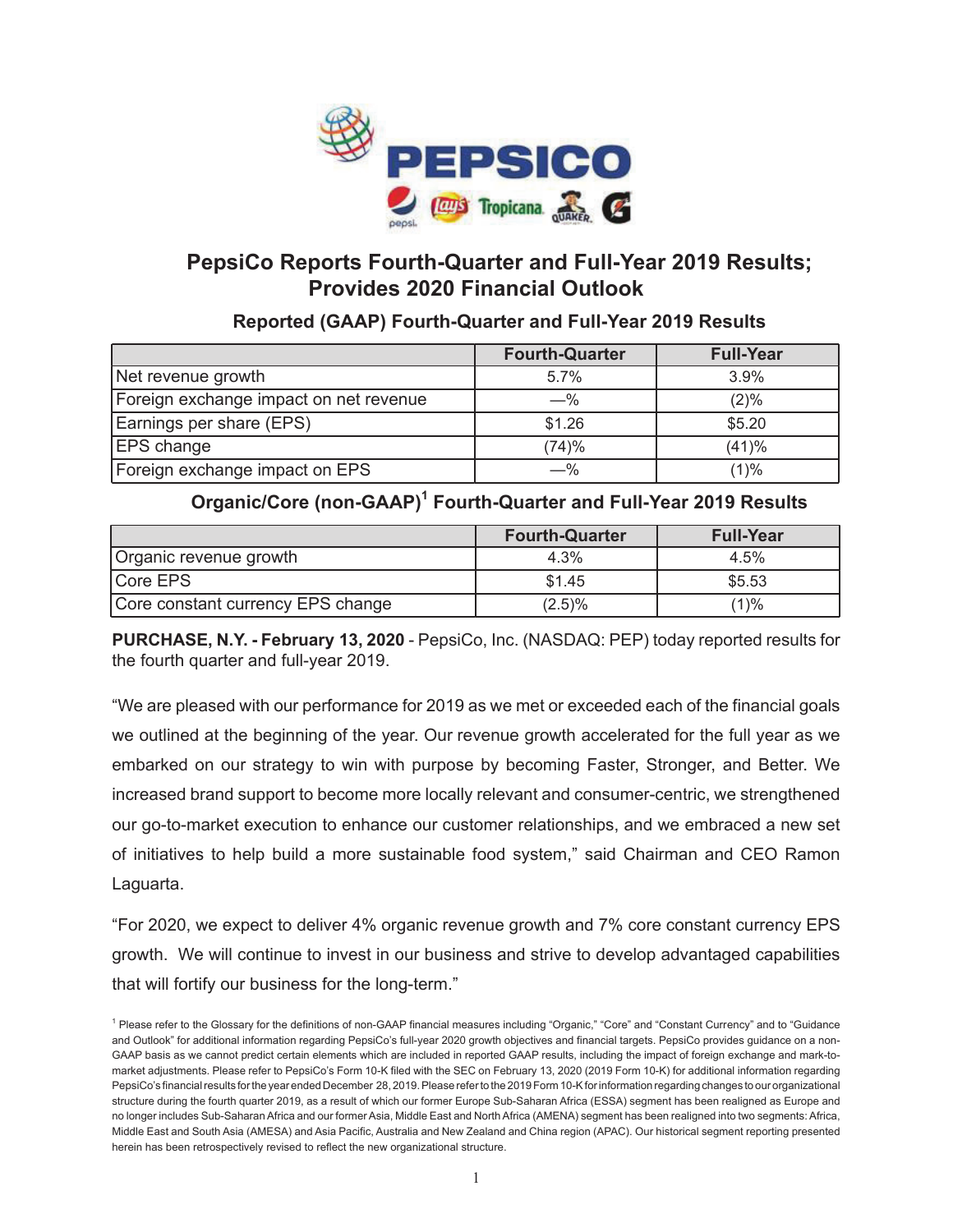## **Summary Fourth-Quarter 2019 Performance**

|              |                                            |                                                  |                                                                                                 | <b>Volume</b>       |                    |                                |
|--------------|--------------------------------------------|--------------------------------------------------|-------------------------------------------------------------------------------------------------|---------------------|--------------------|--------------------------------|
|              |                                            |                                                  | <b>Percentage Point Impact</b>                                                                  |                     |                    | <b>Organic Volume % Change</b> |
|              | <b>GAAP</b><br><b>Reported</b><br>% Change | Foreign<br><b>Exchange</b><br><b>Translation</b> | <b>Acquisitions,</b><br><b>Divestitures</b><br>and Other<br><b>Structural</b><br><b>Changes</b> | Organic<br>% Change | <b>Food/Snacks</b> | <b>Beverages</b>               |
| FLNA         | 3                                          |                                                  |                                                                                                 | 3                   | 2                  |                                |
| <b>QFNA</b>  |                                            |                                                  |                                                                                                 |                     |                    |                                |
| <b>PBNA</b>  | 4                                          |                                                  | (1)                                                                                             | 3                   |                    |                                |
| LatAm        | 5                                          |                                                  |                                                                                                 | 6                   | (1)                | 3                              |
| Europe       | 15                                         |                                                  | (9)                                                                                             | 6                   | 2                  | 2                              |
| <b>AMESA</b> | 3                                          | (1)                                              | 6                                                                                               | 8                   | 9                  | 6                              |
| <b>APAC</b>  | 8                                          |                                                  |                                                                                                 | 9                   | 7                  | 4                              |
| <b>Total</b> | 6                                          |                                                  | (1.5)                                                                                           | 4                   | $\mathbf 2$        | 3                              |

### **Operating Profit and EPS**

|                                | <b>Percentage Point Impact</b>             |                                                          |                                                  |                                                |  |
|--------------------------------|--------------------------------------------|----------------------------------------------------------|--------------------------------------------------|------------------------------------------------|--|
|                                | <b>GAAP</b><br><b>Reported</b><br>% Change | <b>Items</b><br><b>Affecting</b><br><b>Comparability</b> | Foreign<br><b>Exchange</b><br><b>Translation</b> | <b>Constant</b><br><b>Currency</b><br>% Change |  |
| FLNA                           | 3                                          | (2)                                                      |                                                  |                                                |  |
| <b>QFNA</b>                    | (21)                                       | (2)                                                      |                                                  | (24)                                           |  |
| <b>PBNA</b>                    | 5                                          | (12)                                                     |                                                  | (7)                                            |  |
| LatAm                          | 16                                         | (3)                                                      |                                                  | 14                                             |  |
| Europe                         | 28                                         | (21)                                                     |                                                  | 7                                              |  |
| <b>AMESA</b>                   | (11)                                       | 9                                                        |                                                  | (2)                                            |  |
| <b>APAC</b>                    | 3                                          | (9)                                                      | (1)                                              | (7)                                            |  |
| Corporate unallocated expenses | (19)                                       | 36                                                       |                                                  | 17                                             |  |
| <b>Total</b>                   | 11                                         | (14)                                                     |                                                  | (3)                                            |  |
|                                |                                            |                                                          |                                                  |                                                |  |
| <b>EPS</b>                     | (74)                                       | 71                                                       |                                                  | (2.5)                                          |  |

*Note: Rows may not sum due to rounding.* 

*Organic revenue and core constant currency results are non-GAAP financial measures. Please refer to the reconciliation of GAAP and non-GAAP information in the attached exhibits and to the Glossary for definitions of "Organic," "Core" and "Constant Currency."*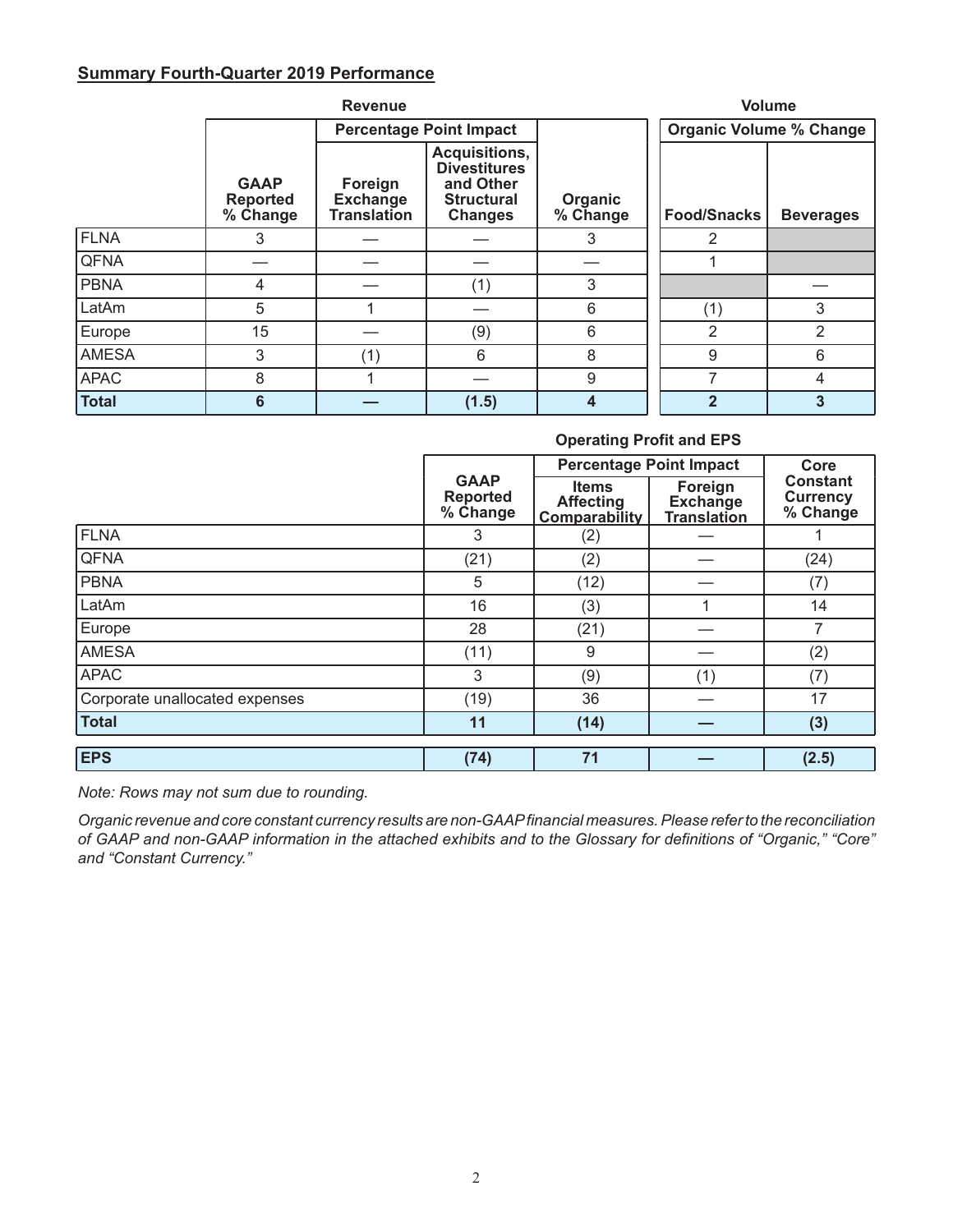## **Discussion of Fourth-Quarter 2019 Reported Division Results:**

In addition to the reported net revenue performance as set out in the tables on pages 2 and A-7, reported operating results were driven by the following:

## **Frito-Lay North America (FLNA)**

Operating profit increased 3%, primarily reflecting productivity savings and net revenue growth, partially offset by certain operating cost increases and higher advertising and marketing expenses. Additionally, a gain on the sale of an asset contributed 2 percentage points to operating profit growth.

## **Quaker Foods North America (QFNA)**

Operating profit decreased 21%, primarily reflecting certain operating cost increases, higher advertising and marketing expenses, unfavorable net pricing and a 4-percentage-point impact of higher commodity costs. These impacts were partially offset by productivity savings, favorable mix and volume growth.

## **PepsiCo Beverages North America (PBNA)**

Operating profit increased 5%, primarily driven by a 12-percentage-point impact of lower restructuring and impairment charges. Net revenue growth and productivity savings contributed to operating profit performance and were partially offset by certain operating cost increases, an 8-percentage-point impact of higher commodity costs and higher advertising and marketing expenses. Additionally, higher currentyear gains on asset sales contributed 2.5 percentage points to operating profit performance.

## **Latin America (LatAm)**

Operating profit increased 16%, primarily reflecting productivity savings and net revenue growth, partially offset by certain operating cost increases and a 4-percentage-point impact of a prior-year insurance settlement recovery related to the 2017 earthquake in Mexico. Lower restructuring and impairment charges contributed 3 percentage points to operating profit growth.

## **Europe**

Operating profit increased 28%, primarily reflecting net revenue growth, productivity savings and a 14 percentage-point net impact of our SodaStream International Ltd. (SodaStream) acquisition. These impacts were partially offset by certain operating cost increases, higher advertising and marketing expenses and a 14-percentage-point impact of a prior-year gain on the refranchising of our entire beverage bottling operations and snack distribution operations in Czech Republic, Hungary and Slovakia (CHS).

## **Africa, Middle East and South Asia (AMESA)**

Operating profit decreased 11%, primarily driven by certain operating cost increases, higher advertising and marketing expenses and a 5-percentage-point impact of higher commodity costs. These impacts were partially offset by productivity savings and net revenue growth. Additionally, a prior-year gain on the sale of an asset negatively impacted operating profit performance by 8 percentage points. Merger and integration charges and higher restructuring and impairment charges negatively impacted operating profit performance by 9 percentage points.

## **Asia Pacific, Australia and New Zealand and China Region (APAC)**

Operating profit increased 3%, primarily driven by a 9-percentage-point impact of lower restructuring and impairment charges. Additionally, certain operating cost increases and higher advertising and marketing expenses negatively impacted operating profit performance and were partially offset by volume growth and productivity savings.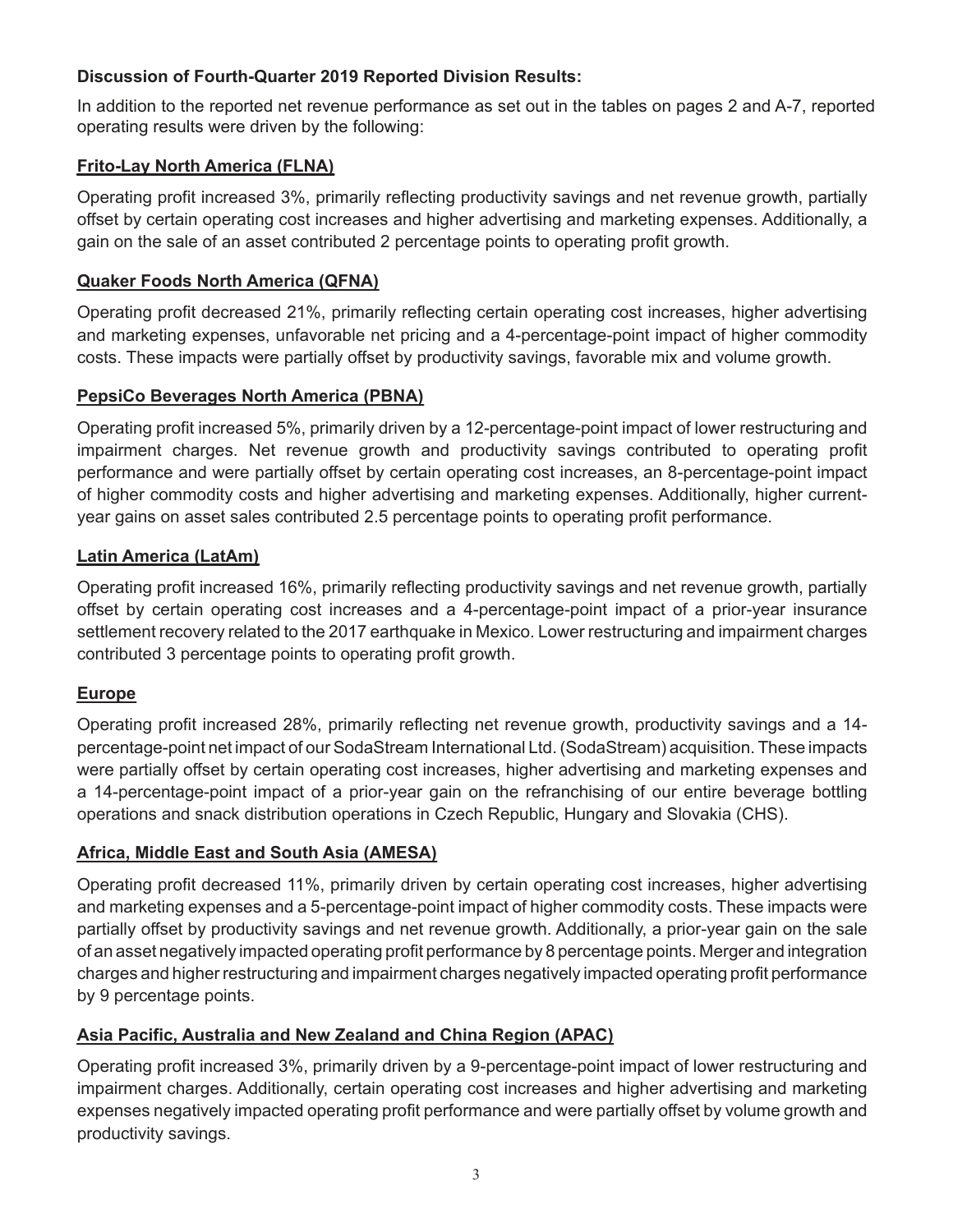### **Summary Full-Year 2019 Performance**

|              |                                            | <b>Volume</b>                                    |                                                                                          |                     |                                |                  |
|--------------|--------------------------------------------|--------------------------------------------------|------------------------------------------------------------------------------------------|---------------------|--------------------------------|------------------|
|              |                                            |                                                  | <b>Percentage Point Impact</b>                                                           |                     | <b>Organic Volume % Change</b> |                  |
|              | <b>GAAP</b><br><b>Reported</b><br>% Change | Foreign<br><b>Exchange</b><br><b>Translation</b> | Acquisitions,<br><b>Divestitures</b><br>and Other<br><b>Structural</b><br><b>Changes</b> | Organic<br>% Change | <b>Food/Snacks</b>             | <b>Beverages</b> |
| <b>FLNA</b>  | 4.5                                        |                                                  |                                                                                          | 4.5                 |                                |                  |
| <b>QFNA</b>  |                                            |                                                  |                                                                                          |                     |                                |                  |
| <b>PBNA</b>  | 3                                          |                                                  | (1)                                                                                      | 3                   |                                | (1)              |
| LatAm        | 3                                          | 4                                                |                                                                                          |                     |                                | 4                |
| Europe       |                                            | 5                                                | (6)                                                                                      | 5.5                 |                                |                  |
| <b>AMESA</b> |                                            | $\overline{2}$                                   | 4                                                                                        | 6                   | 7                              | 4                |
| <b>APAC</b>  | 4.5                                        | 3                                                | 2                                                                                        | 9                   | 6                              | 4                |
| <b>Total</b> | 4                                          | $\overline{2}$                                   | (1)                                                                                      | 4.5                 | $\overline{2}$                 | $\overline{2}$   |

### **Operating Profit and EPS**

|                                |                                            | <b>Percentage Point Impact</b>                           | Core                                             |                                                |  |  |  |  |  |  |  |  |  |  |  |  |  |  |    |
|--------------------------------|--------------------------------------------|----------------------------------------------------------|--------------------------------------------------|------------------------------------------------|--|--|--|--|--|--|--|--|--|--|--|--|--|--|----|
|                                | <b>GAAP</b><br><b>Reported</b><br>% Change | <b>Items</b><br><b>Affecting</b><br><b>Comparability</b> | Foreign<br><b>Exchange</b><br><b>Translation</b> | <b>Constant</b><br><b>Currency</b><br>% Change |  |  |  |  |  |  |  |  |  |  |  |  |  |  |    |
| <b>FLNA</b>                    | 5                                          |                                                          |                                                  | 5                                              |  |  |  |  |  |  |  |  |  |  |  |  |  |  |    |
| <b>QFNA</b>                    | (15)                                       | (0.5)                                                    |                                                  | (15)                                           |  |  |  |  |  |  |  |  |  |  |  |  |  |  |    |
| <b>PBNA</b>                    | (4)                                        | (1)                                                      |                                                  | (6)                                            |  |  |  |  |  |  |  |  |  |  |  |  |  |  |    |
| LatAm                          | $\overline{2}$<br>9                        | $\overline{2}$                                           |                                                  |                                                |  |  |  |  |  |  |  |  |  |  |  |  |  |  |    |
| Europe                         | 6                                          | 2                                                        | 5                                                |                                                |  |  |  |  |  |  |  |  |  |  |  |  |  |  | 13 |
| <b>AMESA</b>                   | 1.5                                        | 4                                                        | 2.5                                              | 8                                              |  |  |  |  |  |  |  |  |  |  |  |  |  |  |    |
| <b>APAC</b>                    | (23)                                       | 6                                                        | 2                                                | (16)                                           |  |  |  |  |  |  |  |  |  |  |  |  |  |  |    |
| Corporate unallocated expenses | (6)                                        | 20                                                       |                                                  | 14                                             |  |  |  |  |  |  |  |  |  |  |  |  |  |  |    |
| <b>Total</b>                   | $\overline{2}$                             | (2)                                                      |                                                  |                                                |  |  |  |  |  |  |  |  |  |  |  |  |  |  |    |
| <b>EPS</b>                     | (41)                                       | 38                                                       |                                                  | (1)                                            |  |  |  |  |  |  |  |  |  |  |  |  |  |  |    |

*Note: Rows may not sum due to rounding.* 

*Organic revenue and core constant currency results are non-GAAP financial measures. Please refer to the reconciliation of GAAP and non-GAAP information in the attached exhibits and to the Glossary for definitions of "Organic," "Core" and "Constant Currency."*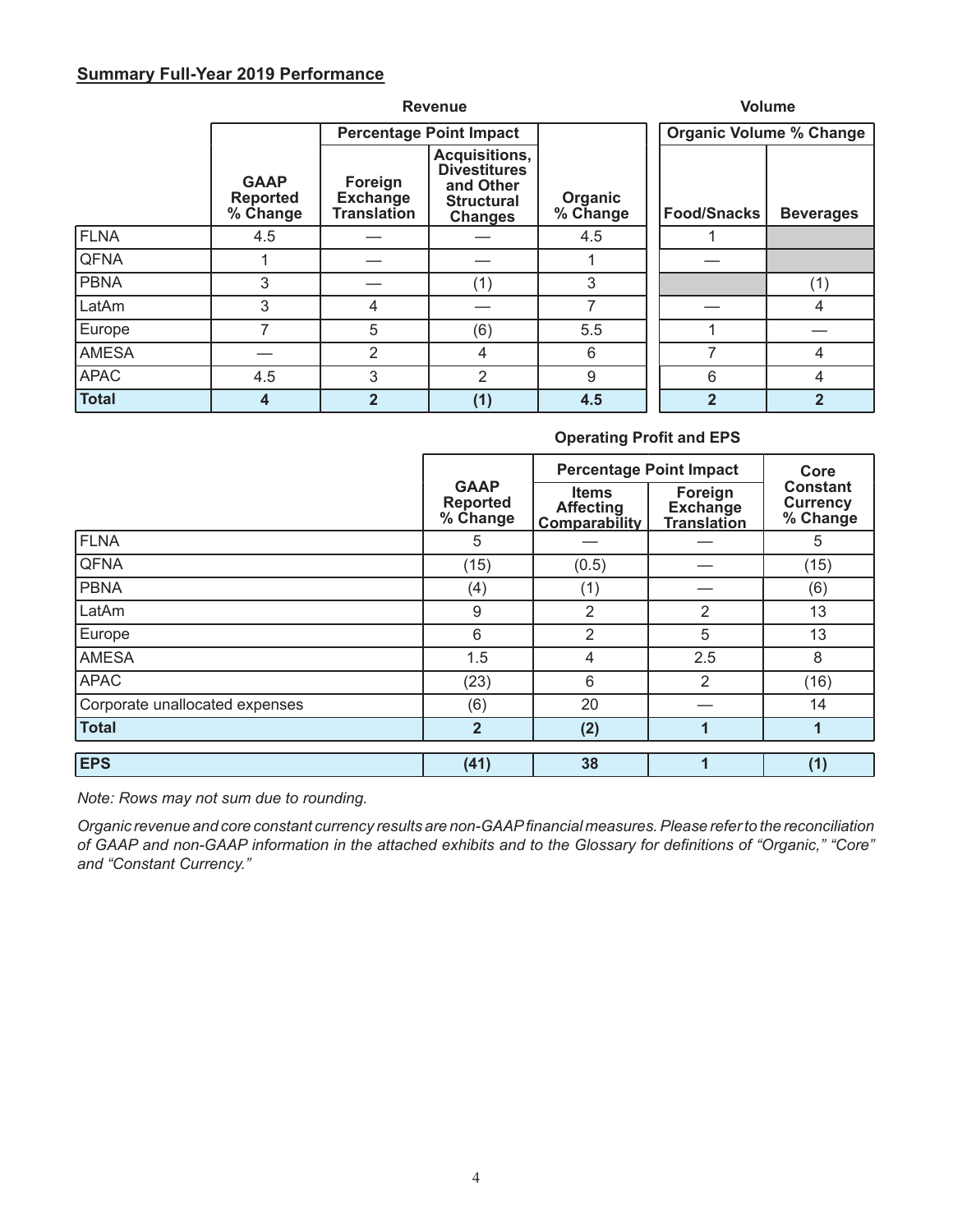## **Discussion of Full-Year 2019 Reported Division Results:**

In addition to the reported net revenue performance as set out in the tables on pages 4 and A-7, reported operating results were driven by the following:

## **FLNA**

Operating profit grew 5%, primarily reflecting the net revenue growth and productivity savings, partially offset by certain operating cost increases and higher advertising and marketing expenses. Additionally, a prior-year bonus extended to certain U.S. employees in connection with the Tax Cuts and Jobs Act (TCJ Act) contributed 1 percentage point to operating profit growth.

## **QFNA**

Operating profit decreased 15%, reflecting certain operating cost increases, a 5-percentage-point impact of higher commodity costs, and higher advertising and marketing expenses. These impacts were partially offset by productivity savings.

## **PBNA**

Operating profit decreased 4%, reflecting certain operating cost increases, higher advertising and marketing expenses, an 8-percentage-point impact of higher commodity costs and the volume decline. These impacts were partially offset by the effective net pricing and productivity savings. Year-over-year gains on asset sales negatively contributed 1 percentage point to operating profit performance. A gain associated with an insurance recovery positively contributed 1 percentage point to current-year operating profit performance and was offset by less-favorable insurance adjustments compared to the prior year, which negatively impacted the current-year operating profit performance by 1 percentage point. Additionally, a prior-year bonus extended to certain U.S. employees in connection with the TCJ Act positively contributed 2 percentage points to operating profit performance.

## **LatAm**

Operating profit increased 9%, reflecting the effective net pricing and productivity savings, partially offset by certain operating cost increases and a 10-percentage-point impact of higher commodity costs largely due to transaction-related foreign exchange. Unfavorable foreign exchange and higher restructuring and impairment charges each reduced operating profit growth by 2 percentage points.

## **Europe**

Operating profit increased 6%, reflecting the net revenue growth, productivity savings and a 10-percentagepoint net impact of our SodaStream acquisition. These impacts were partially offset by certain operating cost increases, a 10-percentage-point impact of higher commodity costs largely due to transaction-related foreign exchange, higher advertising and marketing expenses, and a 4-percentage-point impact of a prioryear gain on the refranchising of our entire beverage bottling operations and snack distribution operations in CHS. Unfavorable foreign exchange reduced operating profit growth by 5 percentage points.

## **AMESA**

Operating profit increased 1.5%, reflecting productivity savings, the volume growth and the effective net pricing. These impacts were partially offset by certain operating cost increases, a 5-percentage-point impact of higher commodity costs and higher advertising and marketing expenses. Higher restructuring and impairment charges and unfavorable foreign exchange reduced operating profit growth by 3 percentage points and 2.5 percentage points, respectively.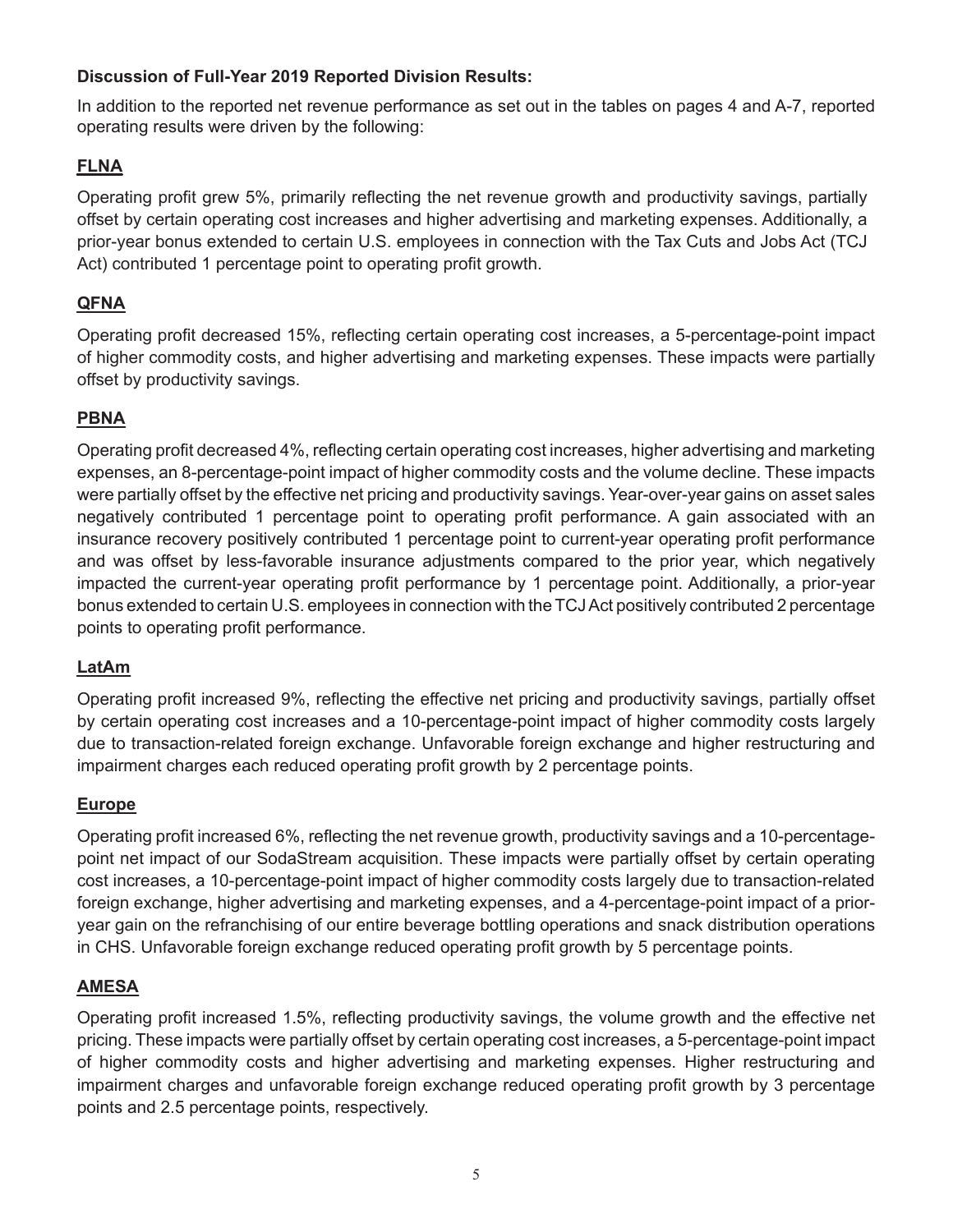## **APAC**

Operating profit decreased 23%, primarily reflecting a 23-percentage-point impact of the gain on the prioryear refranchising of a portion of our beverage business in Thailand. Additionally, certain operating cost increases and higher advertising and marketing expenses negatively impacted operating profit performance. These impacts were partially offset by the net revenue growth and productivity savings. Higher restructuring and impairment charges negatively impacted operating profit performance by 6 percentage points.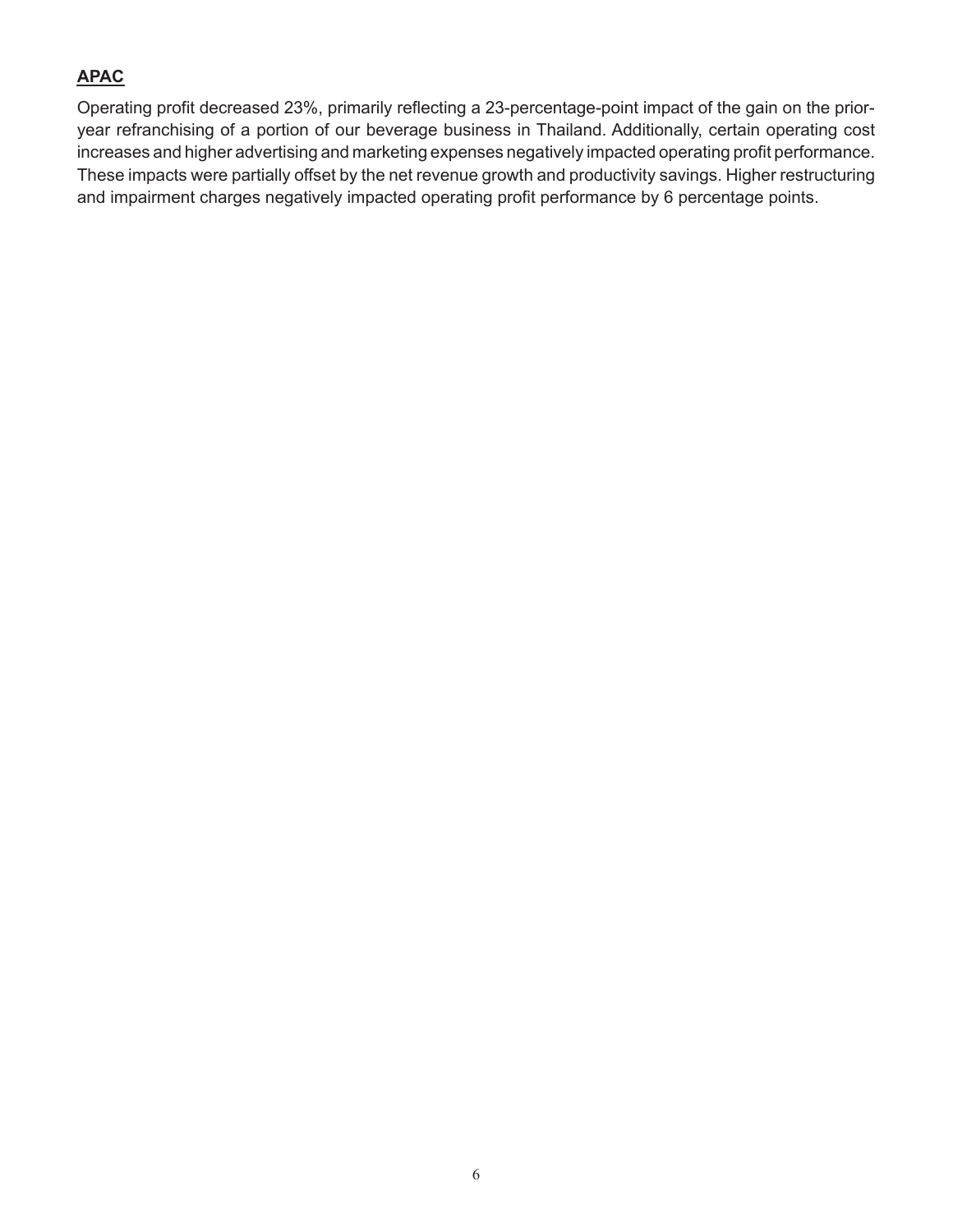### **Dividend Increase**

The Company today announced a 7 percent increase in its annualized dividend to \$4.09 per share from \$3.82 per share, effective with the dividend expected to be paid in June 2020. This represents the Company's 48<sup>th</sup> consecutive annual dividend per share increase.

### **Guidance and Outlook**

The Company provides guidance on a non-GAAP basis as we cannot predict certain elements which are included in reported GAAP results, including the impact of foreign exchange translation and commodity mark-to-market impacts.

For 2020, the Company expects:

- Full-year organic revenue growth to be 4 percent.
- A core effective tax rate of approximately 21 percent.
- An increase in core constant currency EPS of 7 percent.
- Approximately \$11 billion in cash from operating activities and free cash flow of approximately \$6 billion, which assumes net capital spending of approximately \$5 billion.
- Total cash returns to shareholders of approximately \$7.5 billion, comprised of dividends of \$5.5 billion and share repurchases of \$2 billion.

Applying current market consensus rates implies approximately 1-percentage-point foreign exchange translation headwind to reported net revenue and core EPS growth. This assumption and the guidance above imply 2020 core earnings per share of \$5.88, a 6 percent increase compared to 2019 core earnings per share of \$5.53.

### **Conference Call:**

At 7:45 a.m. (Eastern time) today, the Company will host a conference call with investors and financial analysts to discuss fourth quarter and full-year 2019 results and the outlook for 2020. Further details will be accessible on the Company's website at www.pepsico.com/investors.

Contacts: Investors **Media** and Media Investor Relations Communications

investor@pepsico.com pepsicomediarelations@pepsico.com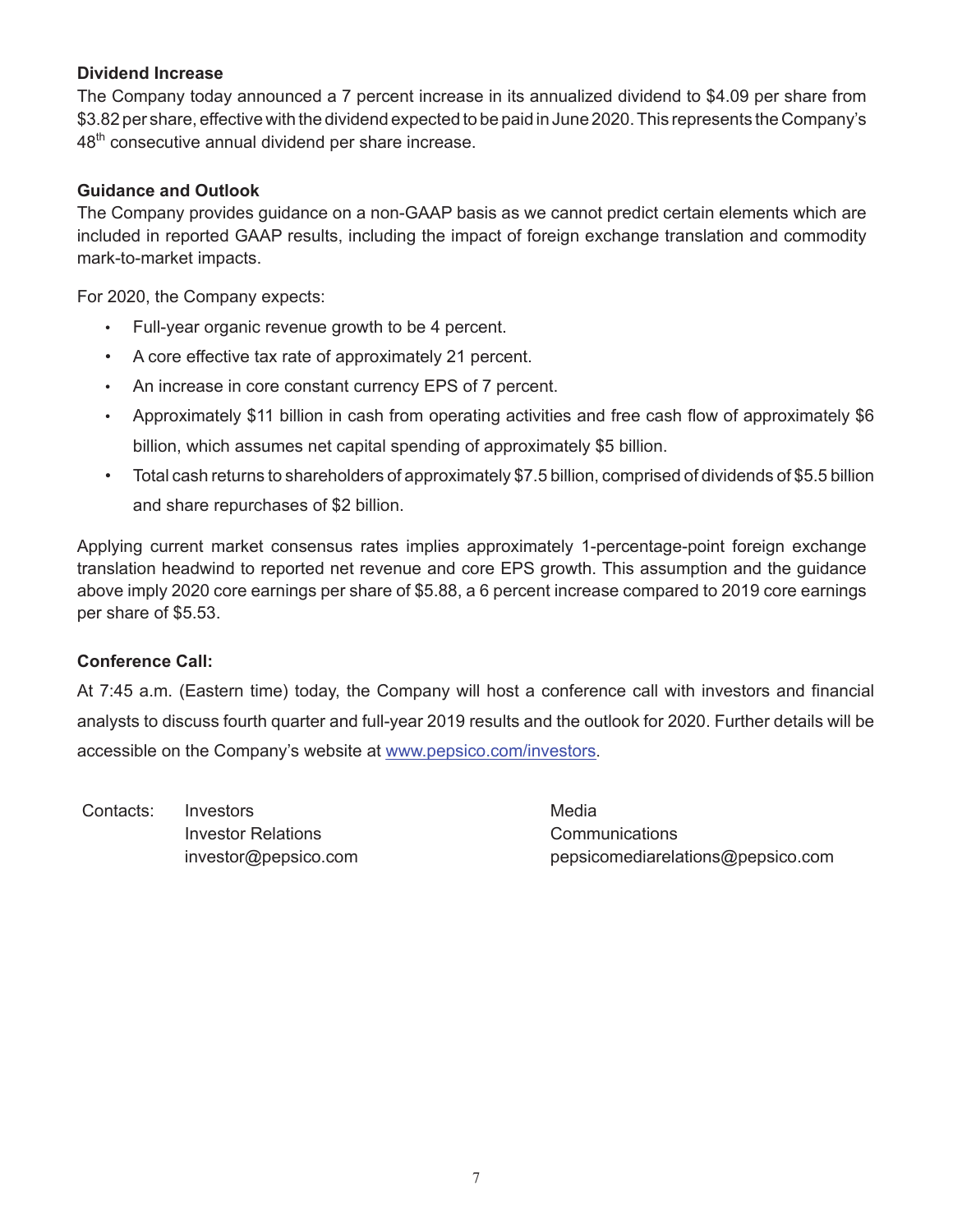### **PepsiCo, Inc. and Subsidiaries Consolidated Statement of Income (in millions except per share amounts)**

|                                                             | (Unaudited)   |            |               |            |               |            |               |            |
|-------------------------------------------------------------|---------------|------------|---------------|------------|---------------|------------|---------------|------------|
|                                                             | Quarter Ended |            |               | Year Ended |               |            |               |            |
|                                                             |               | 12/28/2019 |               | 12/29/2018 |               | 12/28/2019 |               | 12/29/2018 |
| <b>Net Revenue</b>                                          | $\mathcal{S}$ | 20,640     | $\mathcal{S}$ | 19,524     | $\mathcal{S}$ | 67,161     | $\mathcal{S}$ | 64,661     |
| Cost of sales                                               |               | 9,346      |               | 8,936      |               | 30,132     |               | 29,381     |
| Gross profit                                                |               | 11,294     |               | 10,588     |               | 37,029     |               | 35,280     |
| Selling, general and administrative expenses                |               | 8,595      |               | 8,157      |               | 26,738     |               | 25,170     |
| <b>Operating Profit</b>                                     |               | 2,699      |               | 2,431      |               | 10,291     |               | 10,110     |
| Other pension and retiree medical benefits (expense)/income |               | (207)      |               | 67         |               | (44)       |               | 298        |
| Interest expense                                            |               | (345)      |               | (621)      |               | (1,135)    |               | (1,525)    |
| Interest income and other                                   |               | 61         |               | 58         |               | 200        |               | 306        |
| Income before income taxes                                  |               | 2,208      |               | 1,935      |               | 9,312      |               | 9,189      |
| Provision for/(benefit from) income taxes                   |               | 430        |               | (4,932)    |               | 1,959      |               | (3,370)    |
| Net income                                                  |               | 1,778      |               | 6,867      |               | 7,353      |               | 12,559     |
| Less: Net income attributable to noncontrolling interests   |               | 12         |               | 13         |               | 39         |               | 44         |
| <b>Net Income Attributable to PepsiCo</b>                   | \$            | 1,766      | <sup>\$</sup> | 6,854      | \$            | 7,314      | <sup>S</sup>  | 12,515     |
|                                                             |               |            |               |            |               |            |               |            |
| Diluted                                                     |               |            |               |            |               |            |               |            |
| Net income attributable to PepsiCo per common share         | \$            | 1.26       | $\mathcal{S}$ | 4.83       | \$            | 5.20       | <sup>\$</sup> | 8.78       |
| Weighted-average common shares outstanding                  |               | 1,401      |               | 1,420      |               | 1,407      |               | 1,425      |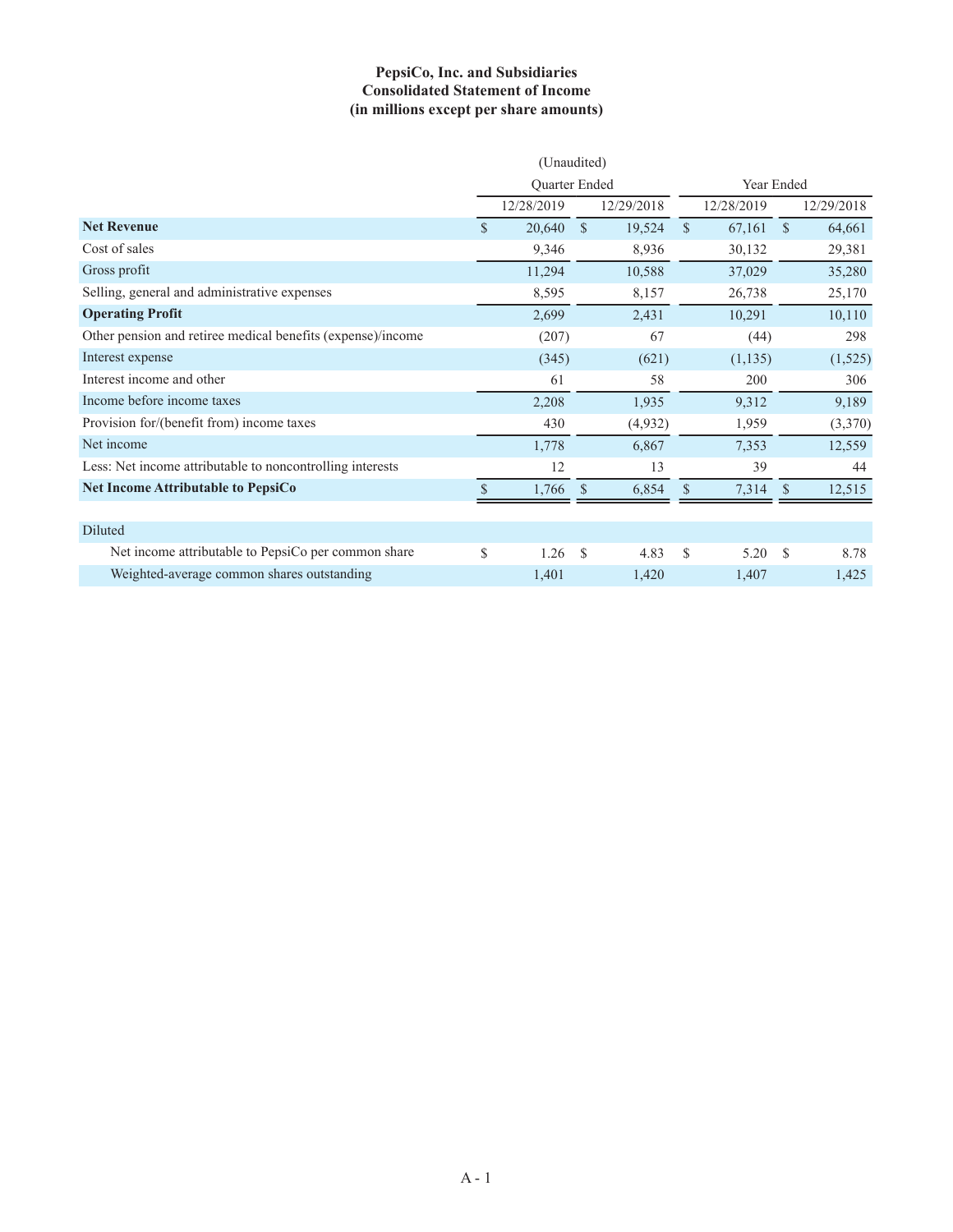### **PepsiCo, Inc. and Subsidiaries Supplemental Financial Information (in millions)**

|                                                          |               | (Unaudited) |               |            |               |            |               |            |
|----------------------------------------------------------|---------------|-------------|---------------|------------|---------------|------------|---------------|------------|
|                                                          | Quarter Ended |             |               |            |               | Year Ended |               |            |
|                                                          |               | 12/28/2019  |               | 12/29/2018 | 12/28/2019    |            |               | 12/29/2018 |
| Net Revenue                                              |               |             |               |            |               |            |               |            |
| Frito-Lay North America                                  | \$            | 5,148       | <sup>S</sup>  | 5,001      | S             | 17,078     | <sup>\$</sup> | 16,346     |
| Quaker Foods North America                               |               | 772         |               | 770        |               | 2,482      |               | 2,465      |
| PepsiCo Beverages North America                          |               | 6,255       |               | 6,008      |               | 21,730     |               | 21,072     |
| Latin America                                            |               | 2,542       |               | 2,419      |               | 7,573      |               | 7,354      |
| Europe                                                   |               | 3,886       |               | 3,388      |               | 11,728     |               | 10,973     |
| Africa, Middle East and South Asia                       |               | 1,118       |               | 1,090      |               | 3,651      |               | 3,657      |
| Asia Pacific, Australia and New Zealand and China Region |               | 919         |               | 848        |               | 2,919      |               | 2,794      |
| Total                                                    |               | 20,640      | $\mathcal{S}$ | 19,524     | $\mathcal{S}$ | 67,161     | $\mathbb{S}$  | 64,661     |
|                                                          |               |             |               |            |               |            |               |            |
| <b>Operating Profit</b>                                  |               |             |               |            |               |            |               |            |
| Frito-Lay North America                                  | \$            | 1,564       | <sup>S</sup>  | 1,517      | S.            | 5,258      | <sup>\$</sup> | 5,008      |
| Quaker Foods North America                               |               | 153         |               | 194        |               | 544        |               | 637        |
| PepsiCo Beverages North America                          |               | 460         |               | 438        |               | 2,179      |               | 2,276      |
| Latin America                                            |               | 356         |               | 307        |               | 1,141      |               | 1,049      |
| Europe                                                   |               | 418         |               | 327        |               | 1,327      |               | 1,256      |
| Africa, Middle East and South Asia                       |               | 120         |               | 133        |               | 671        |               | 661        |
| Asia Pacific, Australia and New Zealand and China Region |               | 89          |               | 87         |               | 477        |               | 619        |
| Corporate unallocated expenses                           |               | (461)       |               | (572)      |               | (1,306)    |               | (1, 396)   |
| Total                                                    | \$            | 2,699       | \$            | 2,431      | \$            | 10,291     | S             | 10,110     |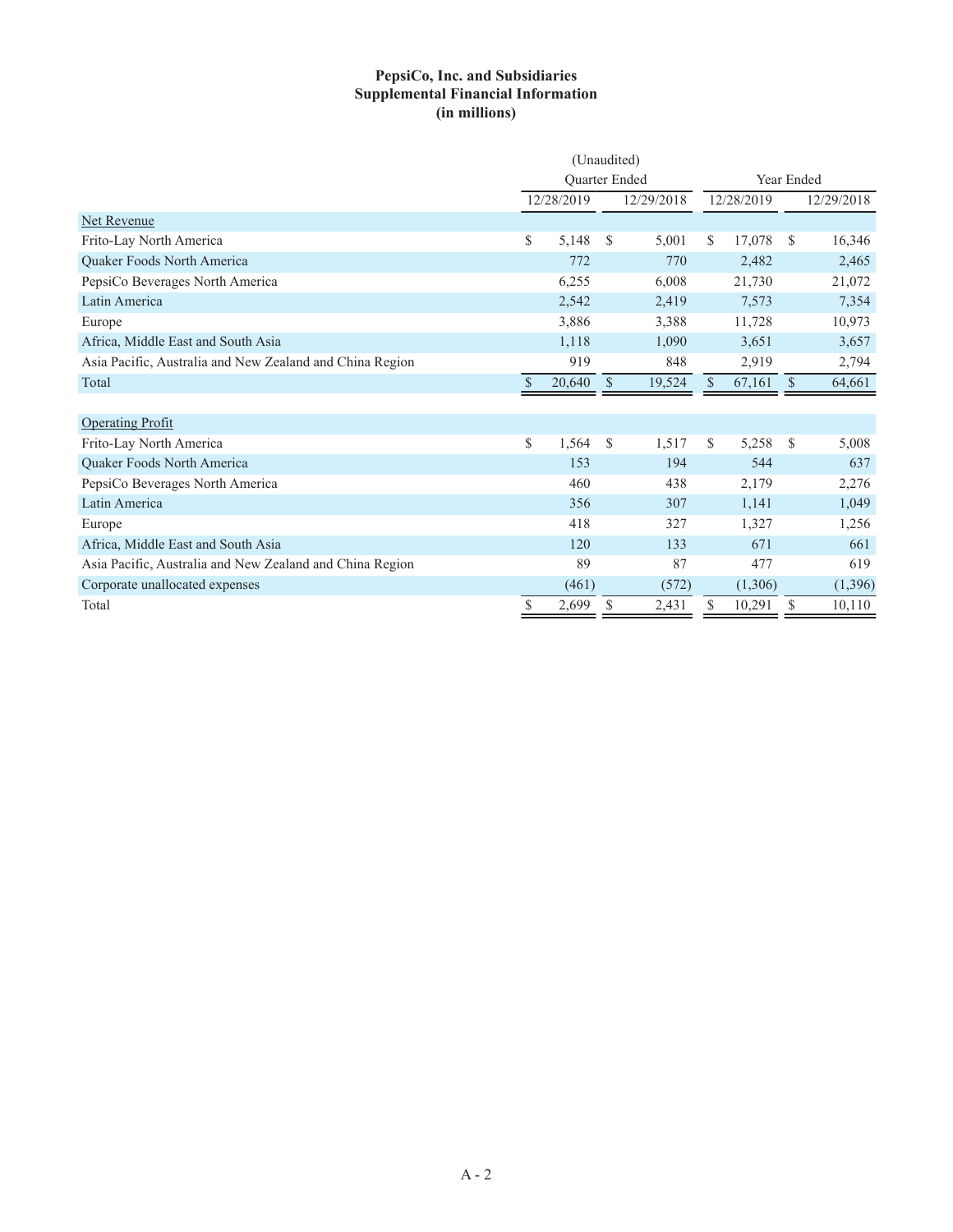### **PepsiCo, Inc. and Subsidiaries Consolidated Statement of Cash Flows (in millions)**

|                                                                                                |             | Year Ended |               |                |
|------------------------------------------------------------------------------------------------|-------------|------------|---------------|----------------|
|                                                                                                |             | 12/28/2019 |               | 12/29/2018     |
| <b>Operating Activities</b>                                                                    |             |            |               |                |
| Net income                                                                                     | \$          | 7,353      | <sup>\$</sup> | 12,559         |
| Depreciation and amortization                                                                  |             | 2,432      |               | 2,399          |
| Share-based compensation expense                                                               |             | 237        |               | 256            |
| Restructuring and impairment charges                                                           |             | 370        |               | 308            |
| Cash payments for restructuring charges                                                        |             | (350)      |               | (255)          |
| Pension and retiree medical plan expenses                                                      |             | 519        |               | 221            |
| Pension and retiree medical plan contributions                                                 |             | (716)      |               | (1,708)        |
| Deferred income taxes and other tax charges and credits                                        |             | 453        |               | (531)          |
| Net tax related to the TCJ Act                                                                 |             | (8)        |               | (28)           |
| Tax payments related to the TCJ Act                                                            |             | (423)      |               | (115)          |
| Other net tax benefits related to international reorganizations                                |             | (2)        |               | (4, 347)       |
| Change in assets and liabilities:                                                              |             |            |               |                |
| Accounts and notes receivable                                                                  |             | (650)      |               | (253)          |
| Inventories                                                                                    |             | (190)      |               | (174)          |
| Prepaid expenses and other current assets                                                      |             | (87)       |               | 9              |
| Accounts payable and other current liabilities                                                 |             | 735        |               | 882            |
| Income taxes payable                                                                           |             | (287)      |               | 448            |
| Other, net                                                                                     |             | 263        |               | (256)          |
| <b>Net Cash Provided by Operating Activities</b>                                               |             | 9,649      |               | 9,415          |
|                                                                                                |             |            |               |                |
| <b>Investing Activities</b>                                                                    |             |            |               |                |
| Capital spending                                                                               |             | (4,232)    |               | (3,282)        |
| Sales of property, plant and equipment                                                         |             | 170        |               | 134            |
| Acquisition of SodaStream, net of cash and cash equivalents acquired                           |             | (1,939)    |               | (1,197)        |
| Other acquisitions and investments in noncontrolled affiliates                                 |             | (778)      |               | (299)          |
| <b>Divestitures</b>                                                                            |             | 253        |               | 505            |
| Short-term investments, by original maturity:                                                  |             |            |               |                |
| More than three months - purchases                                                             |             |            |               | (5,637)        |
| More than three months - maturities                                                            |             | 16         |               | 12,824         |
| More than three months - sales                                                                 |             | 62         |               | 1,498          |
| Three months or less, net                                                                      |             | 19         |               | 16             |
| Other investing, net                                                                           |             | (8)        |               | $\overline{2}$ |
| Net Cash (Used for)/Provided by Investing Activities                                           |             | (6, 437)   |               | 4,564          |
|                                                                                                |             |            |               |                |
| <b>Financing Activities</b>                                                                    |             |            |               |                |
| Proceeds from issuances of long-term debt                                                      |             | 4,621      |               |                |
| Payments of long-term debt                                                                     |             | (3,970)    |               | (4,007)        |
| Debt redemption/cash tender and exchange offers                                                |             | (1,007)    |               | (1, 589)       |
| Short-term borrowings, by original maturity:                                                   |             |            |               |                |
| More than three months - proceeds                                                              |             | 6          |               | 3              |
| More than three months - payments                                                              |             | (2)        |               | (17)           |
| Three months or less, net                                                                      |             | (3)        |               | (1, 352)       |
| Cash dividends paid                                                                            |             | (5,304)    |               | (4,930)        |
| Share repurchases - common                                                                     |             | (3,000)    |               | (2,000)        |
| Share repurchases - preferred                                                                  |             |            |               | (2)            |
| Proceeds from exercises of stock options                                                       |             | 329        |               | 281            |
| Withholding tax payments on restricted stock units, performance stock units and PepsiCo equity |             |            |               |                |
| performance units converted                                                                    |             | (114)      |               | (103)          |
| Other financing                                                                                |             | (45)       |               | (53)           |
| <b>Net Cash Used for Financing Activities</b>                                                  |             | (8, 489)   |               | (13,769)       |
| Effect of exchange rate changes on cash and cash equivalents and restricted cash               |             | 78         |               | (98)           |
| Net (Decrease)/Increase in Cash and Cash Equivalents and Restricted Cash                       |             | (5,199)    |               | 112            |
| Cash and Cash Equivalents and Restricted Cash, Beginning of Year                               |             | 10,769     |               | 10,657         |
| Cash and Cash Equivalents and Restricted Cash, End of Year                                     | $\mathbb S$ | 5,570      | $\mathcal{S}$ | 10,769         |
|                                                                                                |             |            |               |                |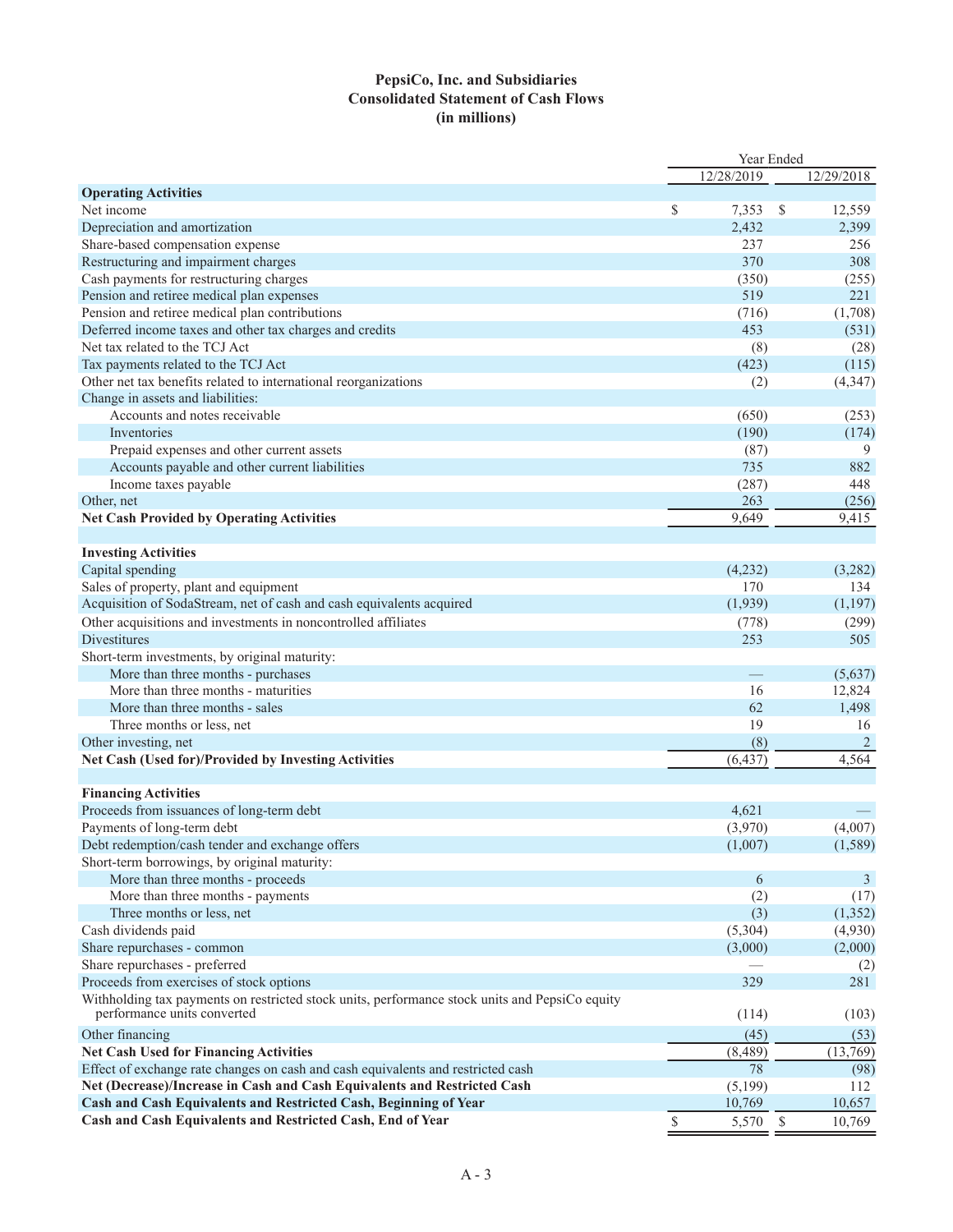### **PepsiCo, Inc. and Subsidiaries Consolidated Balance Sheet (in millions except per share amounts)**

|                                                                                                                                                                      |               | 12/28/2019 |               | 12/29/2018 |
|----------------------------------------------------------------------------------------------------------------------------------------------------------------------|---------------|------------|---------------|------------|
| <b>ASSETS</b>                                                                                                                                                        |               |            |               |            |
| <b>Current Assets</b>                                                                                                                                                |               |            |               |            |
| Cash and cash equivalents                                                                                                                                            | \$            | 5,509      | $\mathcal{S}$ | 8,721      |
| Short-term investments                                                                                                                                               |               | 229        |               | 272        |
| Restricted cash                                                                                                                                                      |               |            |               | 1,997      |
| Accounts and notes receivable, net                                                                                                                                   |               | 7,822      |               | 7,142      |
| Inventories:                                                                                                                                                         |               |            |               |            |
| Raw materials and packaging                                                                                                                                          |               | 1,395      |               | 1,312      |
| Work-in-process                                                                                                                                                      |               | 200        |               | 178        |
| Finished goods                                                                                                                                                       |               | 1,743      |               | 1,638      |
|                                                                                                                                                                      |               | 3,338      |               | 3,128      |
| Prepaid expenses and other current assets                                                                                                                            |               | 747        |               | 633        |
| <b>Total Current Assets</b>                                                                                                                                          |               | 17,645     |               | 21,893     |
| Property, Plant and Equipment, net                                                                                                                                   |               | 19,305     |               | 17,589     |
| <b>Amortizable Intangible Assets, net</b>                                                                                                                            |               | 1,433      |               | 1,644      |
| Goodwill                                                                                                                                                             |               | 15,501     |               | 14,808     |
| Other indefinite-lived intangible assets                                                                                                                             |               | 14,610     |               | 14,181     |
| <b>Indefinite-Lived Intangible Assets</b>                                                                                                                            |               | 30,111     |               | 28,989     |
| <b>Investments in Noncontrolled Affiliates</b>                                                                                                                       |               | 2,683      |               | 2,409      |
| <b>Deferred Income Taxes</b>                                                                                                                                         |               | 4,359      |               | 4,364      |
| <b>Other Assets</b>                                                                                                                                                  |               | 3,011      |               | 760        |
| <b>Total Assets</b>                                                                                                                                                  | $\mathbb{S}$  | 78,547     | $\mathbb{S}$  | 77,648     |
|                                                                                                                                                                      |               |            |               |            |
| <b>LIABILITIES AND EQUITY</b>                                                                                                                                        |               |            |               |            |
| <b>Current Liabilities</b>                                                                                                                                           |               |            |               |            |
| Short-term debt obligations                                                                                                                                          | \$            | 2,920      | \$            | 4,026      |
| Accounts payable and other current liabilities                                                                                                                       |               | 17,541     |               | 18,112     |
| <b>Total Current Liabilities</b>                                                                                                                                     |               | 20,461     |               | 22,138     |
| <b>Long-Term Debt Obligations</b>                                                                                                                                    |               | 29,148     |               | 28,295     |
| <b>Deferred Income Taxes</b>                                                                                                                                         |               | 4,091      |               | 3,499      |
| <b>Other Liabilities</b>                                                                                                                                             |               | 9,979      |               | 9,114      |
| <b>Total Liabilities</b>                                                                                                                                             |               | 63,679     |               | 63,046     |
| Commitments and contingencies                                                                                                                                        |               |            |               |            |
| PepsiCo Common Shareholders' Equity                                                                                                                                  |               |            |               |            |
| Common stock, par value $1^2/3$ g per share (authorized 3,600 shares; issued, net of repurchased common<br>stock at par value: 1,391 and 1,409 shares, respectively) |               | 23         |               | 23         |
| Capital in excess of par value                                                                                                                                       |               | 3,886      |               | 3,953      |
| Retained earnings                                                                                                                                                    |               | 61,946     |               | 59,947     |
| Accumulated other comprehensive loss                                                                                                                                 |               | (14,300)   |               | (15, 119)  |
| Repurchased common stock, in excess of par value (476 and 458 shares, respectively)                                                                                  |               | (36,769)   |               | (34, 286)  |
| <b>Total PepsiCo Common Shareholders' Equity</b>                                                                                                                     |               | 14,786     |               | 14,518     |
| Noncontrolling interests                                                                                                                                             |               | 82         |               | 84         |
| <b>Total Equity</b>                                                                                                                                                  |               | 14,868     |               | 14,602     |
| <b>Total Liabilities and Equity</b>                                                                                                                                  | $\mathcal{S}$ | 78,547     | $\mathbb{S}$  | 77,648     |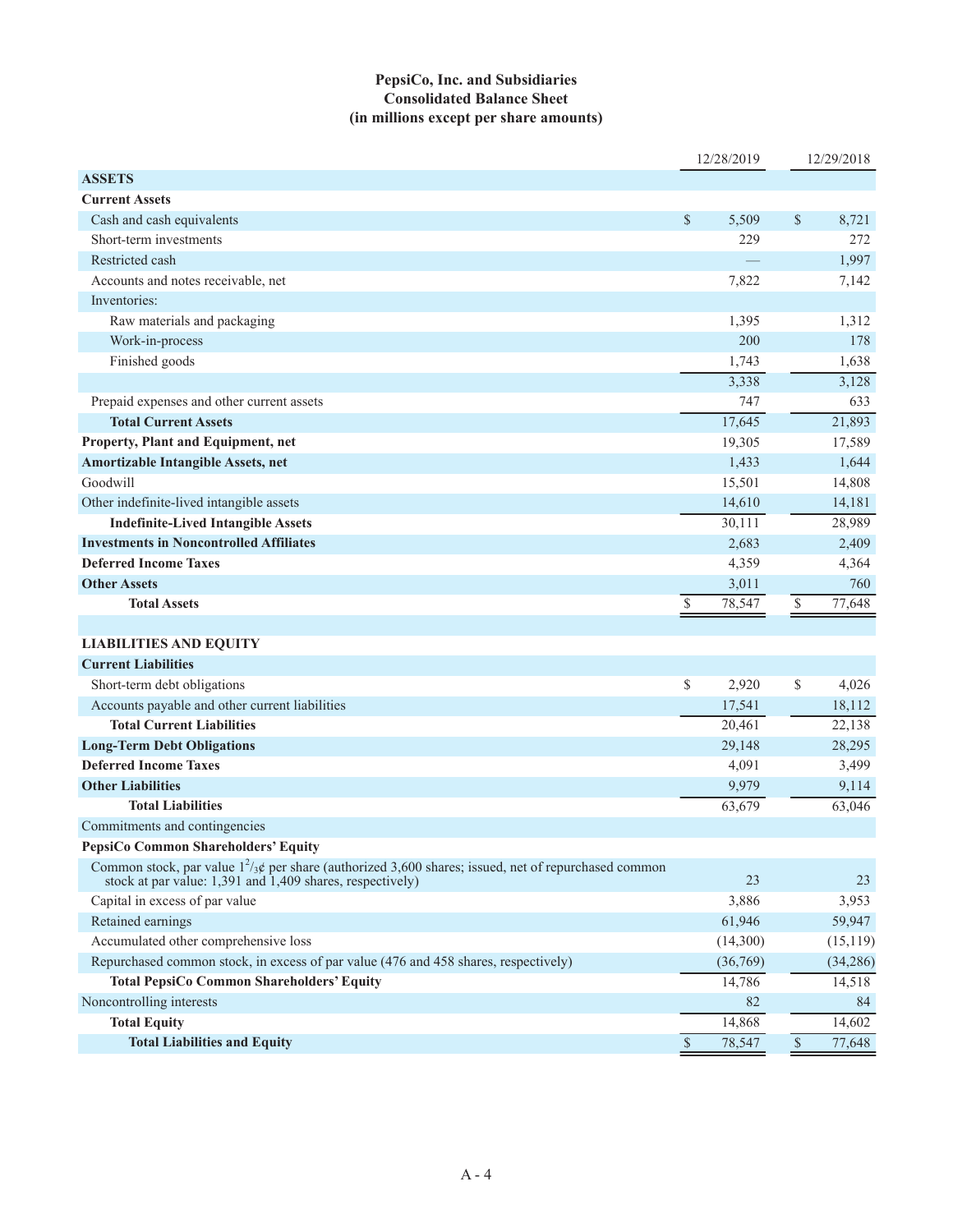### **Non-GAAP Measures**

In discussing financial results and guidance, the Company refers to the following measures which are not in accordance with U.S. Generally Accepted Accounting Principles (GAAP): core results, core constant currency results, free cash flow and organic results. We use these non-GAAP financial measures internally to make operating and strategic decisions, including the preparation of our annual operating plan, evaluation of our overall business performance and as a factor in determining compensation for certain employees. We believe presenting non-GAAP financial measures provides additional information to facilitate comparison of our historical operating results and trends in our underlying operating results, and provides additional transparency on how we evaluate our business. We also believe presenting these measures allows investors to view our performance using the same measures that we use in evaluating our financial and business performance and trends.

We consider quantitative and qualitative factors in assessing whether to adjust for the impact of items that may be significant or that could affect an understanding of our ongoing financial and business performance or trends. Examples of items for which we may make adjustments include: amounts related to mark-to-market gains or losses (non-cash); charges related to restructuring plans; amounts associated with mergers, acquisitions, divestitures and other structural changes; pension and retiree medical related items; charges or adjustments related to the enactment of new laws, rules or regulations, such as significant tax law changes; amounts related to the resolution of tax positions; tax benefits related to reorganizations of our operations; debt redemptions, cash tender or exchange offers; asset impairments (non-cash); and remeasurements of net monetary assets. See below for a description of adjustments to our U.S. GAAP financial measures included herein.

Non-GAAP information should be considered as supplemental in nature and is not meant to be considered in isolation or as a substitute for the related financial information prepared in accordance with U.S. GAAP. In addition, our non-GAAP financial measures may not be the same as or comparable to similar non-GAAP measures presented by other companies.

#### **Glossary**

We use the following definitions when referring to our non-GAAP financial measures, which may not be the same as or comparable to similar measures presented by other companies:

Acquisitions and divestitures: All mergers and acquisitions activity, including the impact of acquisitions, divestitures and changes in ownership or control in consolidated subsidiaries and nonconsolidated equity investees.

Beverage volume: Volume shipped to retailers and independent distributors from both PepsiCo and our independent bottlers.

Bottler case sales (BCS): Measure of physical beverage volume shipped to retailers and independent distributors from both PepsiCo and our independent bottlers.

Concentrate shipments and equivalents (CSE): Measure of our physical beverage volume shipments to independent bottlers, retailers and independent distributors.

Constant currency: Financial results assuming constant foreign currency exchange rates used for translation based on the rates in effect for the comparable prior-year period. In order to compute our constant currency results, we multiply or divide, as appropriate, our current-year U.S. dollar results by the current-year average foreign exchange rates and then multiply or divide, as appropriate, those amounts by the prior year average foreign exchange rates.

Core: Core results are non-GAAP financial measures which exclude certain items from our historical results. For further information regarding these excluded items for the periods presented, refer to "Items Affecting Comparability" in "Item 7 – Management's Discussion and Analysis of Financial Condition and Results of Operations" in our 2019 Form 10-K. For the periods presented, core results exclude the following items:

#### *Mark-to-market net impact*

Mark-to-market net gains and losses on commodity derivatives in corporate unallocated expenses. These gains and losses are subsequently reflected in division results when the divisions recognize the cost of the underlying commodity in operating profit.

#### *Restructuring and impairment charges*

Expenses related to the multi-year productivity plans publicly announced in 2019 and 2014.

#### *Inventory fair value adjustments and merger and integration charges*

Charges primarily related to our acquisition of SodaStream, including incremental costs related to fair value adjustments to the acquired inventory, as well as merger and integration charges.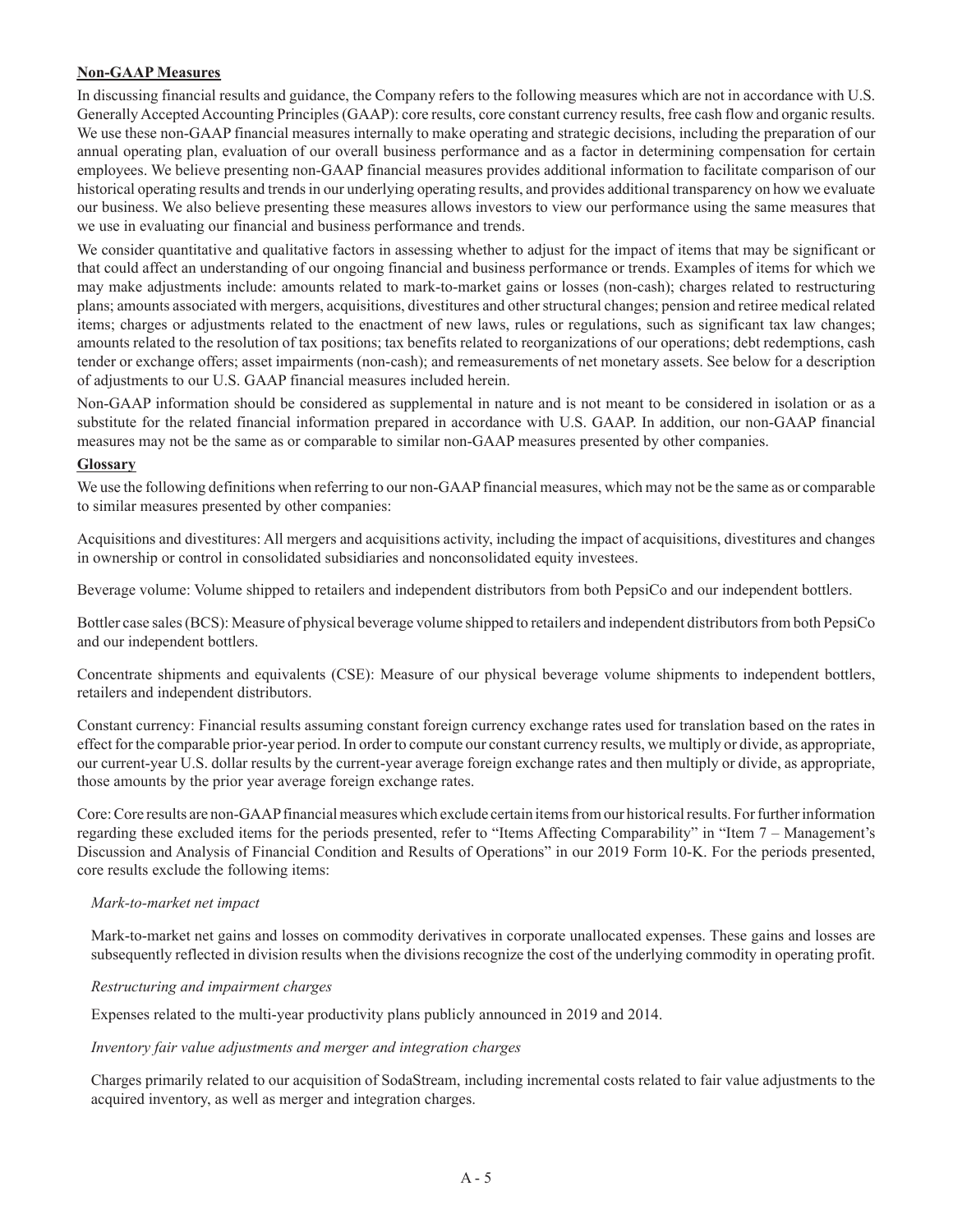#### *Pension-related settlement charges*

Settlement charges related to the purchase of a group annuity contract and settlement charges related to one-time lump sum payments to certain former employees who had vested benefits.

#### *Net tax related to the Tax Cuts and Jobs Act*

During the fourth quarter of 2017, the TCJ Act was enacted in the United States. Among its many provisions, the TCJ Act imposed a mandatory one-time transition tax on undistributed international earnings and reduced the U.S. corporate income tax rate from 35% to 21%, effective January 1, 2018. In periods subsequent to the enactment of the TCJ Act, we recognized certain tax benefits and/or expenses associated therewith.

Our provisional measurement period ended in the fourth quarter of 2018 and while our accounting for the recorded impact of the TCJ Act was deemed to be complete, additional guidance issued by the IRS impacted, and may continue to impact, our recorded amounts after December 29, 2018.

#### *Other net tax benefits*

In the year ended December 29, 2018, other net tax benefits related to the reorganization of our international operations and non-cash tax benefits associated with both the conclusion of certain international tax audits and our agreement with the IRS resolving all open matters related to the audits of taxable years 2012 and 2013.

#### *Charges related to cash tender and exchange offers*

In the year ended December 29, 2018, interest expense in connection with our cash tender and exchange offers, primarily representing the tender price paid over the carrying value of the tendered notes.

Effective net pricing: Reflects the year-over-year impact of discrete pricing actions, sales incentive activities and mix resulting from selling varying products in different package sizes and in different countries.

Free cash flow: Net cash provided by operating activities less capital spending, plus sales of property, plant and equipment. Since net capital spending is essential to our product innovation initiatives and maintaining our operational capabilities, we believe that it is a recurring and necessary use of cash. As such, we believe investors should also consider net capital spending when evaluating our cash from operating activities. We use free cash flow primarily for financing activities, including debt repayments, dividends and share repurchases. Free cash flow is not a measure of cash available for discretionary expenditures since we have certain nondiscretionary obligations such as debt service that are not deducted from the measure.

Net capital spending: Capital spending less cash proceeds from sales of property, plant and equipment.

Organic: A measure that adjusts for impacts of acquisitions, divestitures and other structural changes, foreign exchange translation and, when applicable, the impact of the 53rd reporting week.

#### *2020 guidance*

Our 2020 organic revenue growth guidance excludes the impact of acquisitions, divestitures and other structural changes and foreign exchange translation. Our 2020 core effective tax rate guidance and 2020 core constant currency EPS growth guidance exclude the mark-to-market net impact included in corporate unallocated expenses and restructuring and impairment charges. Our 2020 core constant currency EPS growth guidance also excludes the impact of foreign exchange translation. We are unable to reconcile our full year projected 2020 organic revenue growth to our full year projected 2020 reported net revenue growth because we are unable to predict the 2020 impact of foreign exchange due to the unpredictability of future changes in foreign exchange rates and because we are unable to predict the occurrence or impact of any acquisitions, divestitures or other structural changes. We are also not able to reconcile our full year projected 2020 core effective tax rate to our full year projected 2020 reported effective tax rate and our full year projected 2020 core constant currency EPS growth to our full year projected 2020 reported EPS growth because we are unable to predict the 2020 impact of foreign exchange or the mark-to-market net impact on commodity derivatives due to the unpredictability of future changes in foreign exchange rates and commodity prices. Therefore, we are unable to provide a reconciliation of these measures.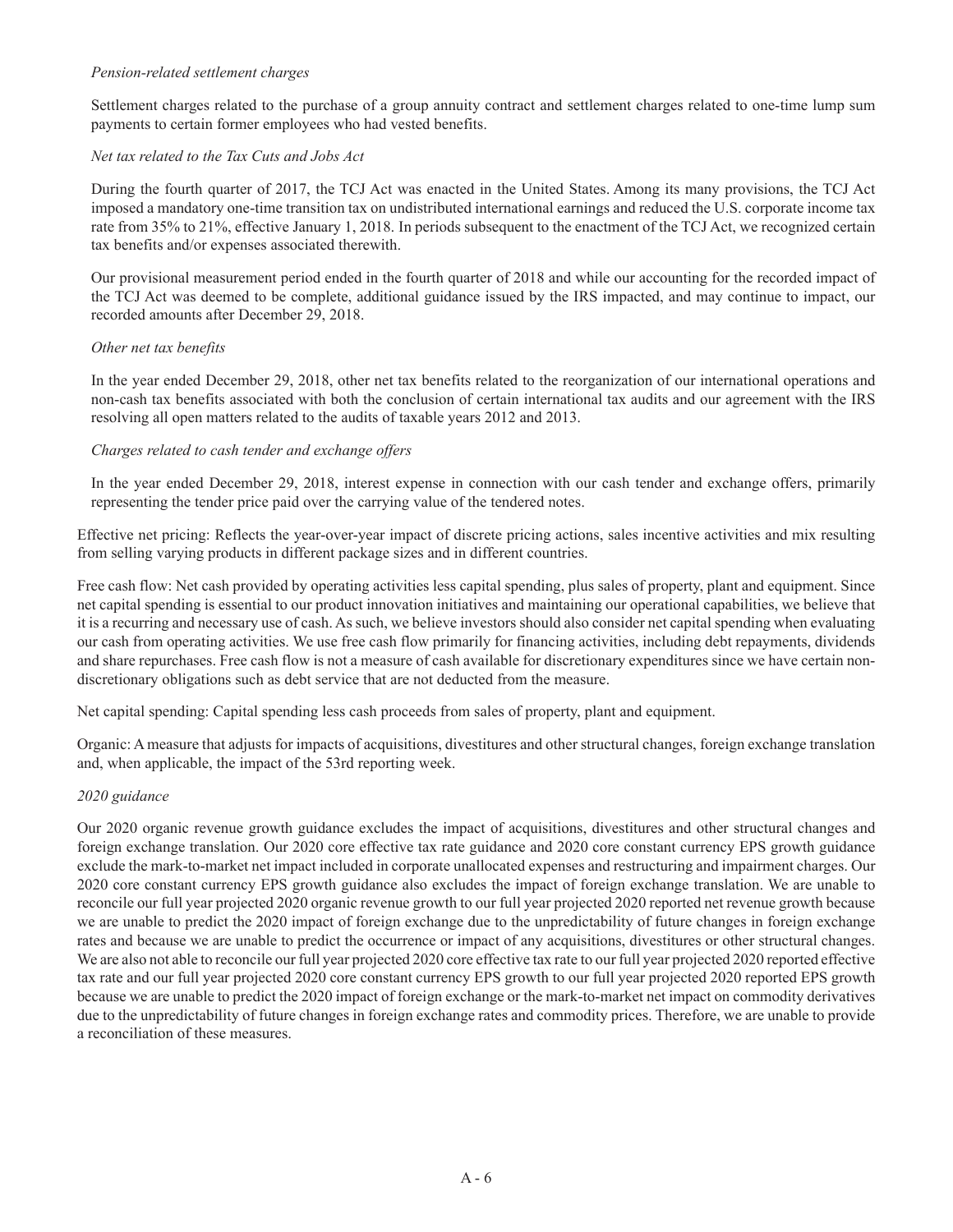### **PepsiCo, Inc. and Subsidiaries Reconciliation of GAAP and Non-GAAP Information Organic Revenue Growth Rates Quarter and Year Ended December 28, 2019 (unaudited)**

|                                                          | Quarter Ended 12/28/2019                   |                                    |                                     |                                                            |              |                          |  |  |
|----------------------------------------------------------|--------------------------------------------|------------------------------------|-------------------------------------|------------------------------------------------------------|--------------|--------------------------|--|--|
|                                                          |                                            |                                    | Impact of                           |                                                            | Impact of    |                          |  |  |
| Net Revenue Year over Year % Change                      | Reported<br>$%$ Change,<br>GAAP<br>Measure | Foreign<br>exchange<br>translation | Acquisitions<br>and<br>divestitures | Organic<br>% Change,<br>Non-GAAP<br>Measure <sup>(a)</sup> | Volume $(b)$ | Effective<br>net pricing |  |  |
| Frito-Lay North America                                  | 3%                                         |                                    |                                     | 3%                                                         |              |                          |  |  |
| Quaker Foods North America                               | $-$ %                                      |                                    |                                     | $-$ %                                                      |              | (1)                      |  |  |
| PepsiCo Beverages North America                          | 4%                                         | $\overbrace{\phantom{13333}}$      | (1)                                 | 3%                                                         |              | 3.5                      |  |  |
| Latin America                                            | 5%                                         |                                    |                                     | 6%                                                         |              |                          |  |  |
| Europe                                                   | 15%                                        | $\overbrace{\hspace{25mm}}^{}$     | (9)                                 | 6%                                                         |              | 5                        |  |  |
| Africa, Middle East and South Asia                       | 3%                                         | (1)                                | 6                                   | 8%                                                         | 8            | (0.5)                    |  |  |
| Asia Pacific, Australia and New Zealand and China Region | 8%                                         |                                    | $\overbrace{\hspace{25mm}}^{}$      | 9%                                                         | 8            |                          |  |  |
| Total                                                    | 6%                                         |                                    | (1.5)                               | 4%                                                         |              | 3                        |  |  |

|                                                          |                                            | Impact of                          |                                     |                                                            | Impact of      |                          |  |
|----------------------------------------------------------|--------------------------------------------|------------------------------------|-------------------------------------|------------------------------------------------------------|----------------|--------------------------|--|
| Net Revenue Year over Year % Change                      | Reported<br>$%$ Change,<br>GAAP<br>Measure | Foreign<br>exchange<br>translation | Acquisitions<br>and<br>divestitures | Organic<br>% Change,<br>Non-GAAP<br>Measure <sup>(a)</sup> | Volume $(b)$   | Effective<br>net pricing |  |
| Frito-Lay North America                                  | 4.5 $\%$                                   | __                                 |                                     | 4.5%                                                       | $\overline{2}$ | 3                        |  |
| <b>Ouaker Foods North America</b>                        | $1\%$                                      |                                    |                                     | $1\%$                                                      |                |                          |  |
| PepsiCo Beverages North America                          | $3\%$                                      |                                    | (1)                                 | 3%                                                         | (1)            | $4 \cdot$                |  |
| Latin America                                            | $3\%$                                      | $\overline{4}$                     | $\hspace{0.05cm}$                   | $7\%$                                                      |                |                          |  |
| Europe                                                   | $7\%$                                      | 5                                  | (6)                                 | $5.5\%$                                                    | (1)            | 6                        |  |
| Africa, Middle East and South Asia                       | $- \frac{9}{6}$                            | 2                                  | 4                                   | 6%                                                         | $\overline{4}$ | 2.5                      |  |
| Asia Pacific, Australia and New Zealand and China Region | 4.5 $%$                                    | 3                                  | $\overline{2}$                      | 9%                                                         |                |                          |  |
| Total                                                    | $4\%$                                      | 2                                  | (1)                                 | 4.5%                                                       | 0.5            | 4                        |  |

*(a) Organic revenue is a financial measure that is not in accordance with GAAP.* 

*(b) Excludes the impact of acquisitions and divestitures. In certain instances, volume growth varies from the amounts disclosed in the Summary Fourth-Quarter 2019 Performance and Summary Full-Year 2019*  Performance tables on pages 2 and 4, respectively, due to nonconsolidated joint venture volume, and, for our beverage businesses, temporary timing differences between BCS and CSE, as well as the mix of beverage *volume sold by our company-owned and franchise-owned bottlers. Our net revenue excludes nonconsolidated joint venture volume, and, for our franchise-owned beverage businesses, is based on CSE.*

*Note – Amounts may not sum due to rounding.*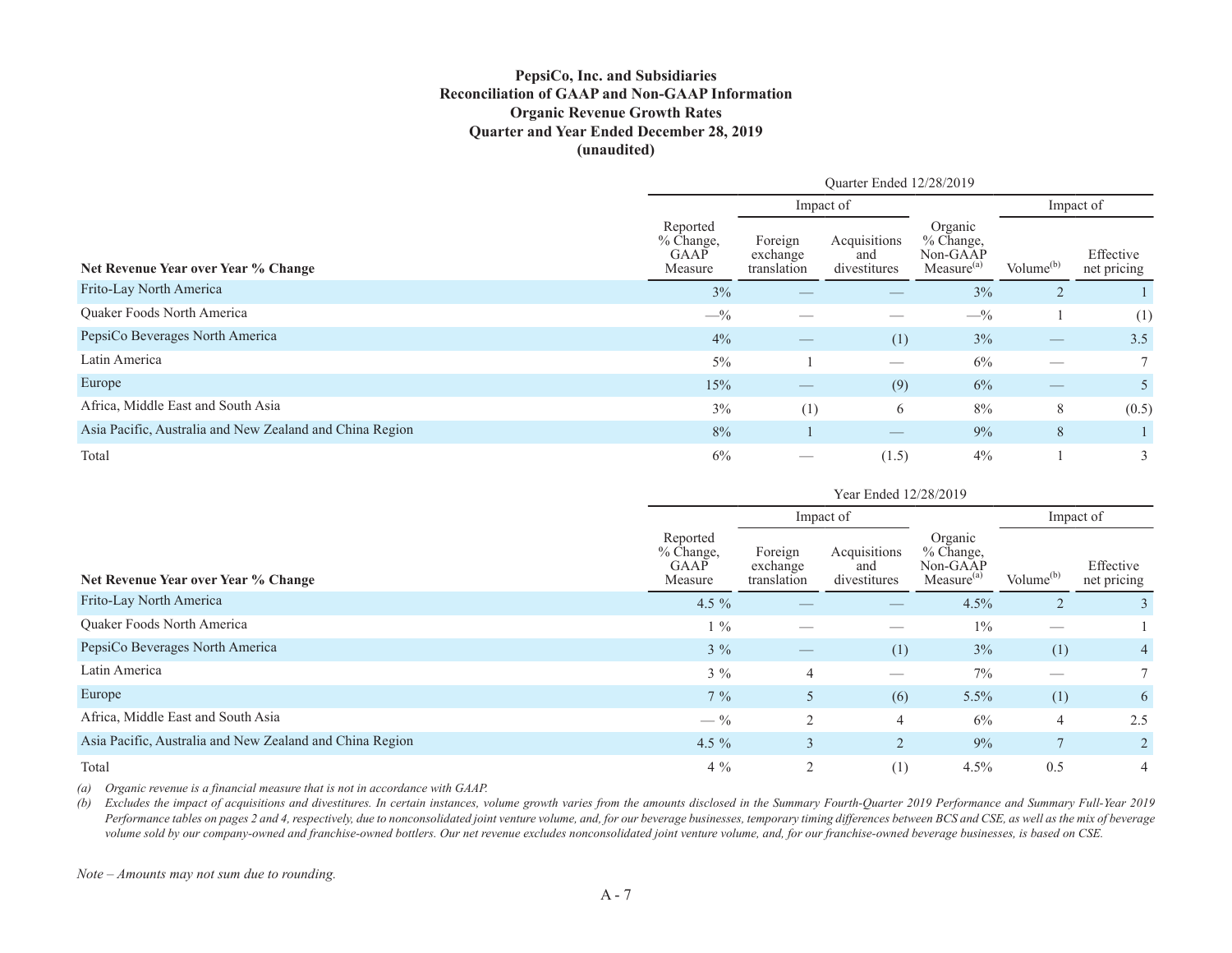#### **PepsiCo, Inc. and Subsidiaries Reconciliation of GAAP and Non-GAAP Information (continued) Year over Year Growth Rates Quarter and Year Ended December 28, 2019 (unaudited)**

|                                                                         | Quarter Ended 12/28/2019                 |                                                                                                                                                                                                                                                                                                                                                                                               |                                            |                                                                                 |                                              |                                      |                              |                                                                |                                                           |                                    |                                                                              |  |  |
|-------------------------------------------------------------------------|------------------------------------------|-----------------------------------------------------------------------------------------------------------------------------------------------------------------------------------------------------------------------------------------------------------------------------------------------------------------------------------------------------------------------------------------------|--------------------------------------------|---------------------------------------------------------------------------------|----------------------------------------------|--------------------------------------|------------------------------|----------------------------------------------------------------|-----------------------------------------------------------|------------------------------------|------------------------------------------------------------------------------|--|--|
|                                                                         |                                          |                                                                                                                                                                                                                                                                                                                                                                                               |                                            | Impact of Items Affecting Comparability                                         |                                              |                                      |                              |                                                                |                                                           | Impact of                          |                                                                              |  |  |
| <b>Year over Year % Change</b>                                          | Reported<br>% Change,<br>GAAP<br>Measure | Mark-to-<br>market net<br>impact                                                                                                                                                                                                                                                                                                                                                              | Restructuring<br>and impairment<br>charges | Inventory fair<br>value adjustments<br>and merger and<br>integration<br>charges | Pension-<br>related<br>settlement<br>charges | Net tax<br>related to the<br>TCJ Act | Other net<br>tax<br>benefits | Charges<br>related to cash<br>tender and<br>exchange<br>offers | Core<br>$%$ Change,<br>Non-GAAP<br>Measure <sup>(a)</sup> | Foreign<br>exchange<br>translation | Core Constant<br>Currency<br>% Change,<br>Non-GAAP<br>Measure <sup>(a)</sup> |  |  |
| Frito-Lay North America                                                 | $3\%$                                    |                                                                                                                                                                                                                                                                                                                                                                                               | (2)                                        |                                                                                 |                                              |                                      |                              |                                                                | $1\%$                                                     |                                    | $1\%$                                                                        |  |  |
| Quaker Foods North America                                              | $(21)\%$                                 |                                                                                                                                                                                                                                                                                                                                                                                               | (2)                                        |                                                                                 |                                              |                                      |                              |                                                                | $(24)\%$                                                  |                                    | (24)%                                                                        |  |  |
| PepsiCo Beverages North America                                         | $5\%$                                    | $\hspace{1.0cm} \overline{\hspace{1.0cm} \hspace{1.0cm} \hspace{1.0cm} } \hspace{1.0cm} \hspace{1.0cm} \overline{\hspace{1.0cm} \hspace{1.0cm} \hspace{1.0cm} } \hspace{1.0cm} \hspace{1.0cm} \overline{\hspace{1.0cm} \hspace{1.0cm} \hspace{1.0cm} } \hspace{1.0cm} \hspace{1.0cm} \overline{\hspace{1.0cm} \hspace{1.0cm} \hspace{1.0cm} } \hspace{1.0cm} \hspace{1.0cm} \hspace{1.0cm} }$ | (12)                                       |                                                                                 |                                              |                                      |                              |                                                                | (7)%                                                      |                                    | (7)%                                                                         |  |  |
| Latin America                                                           | $16\%$                                   |                                                                                                                                                                                                                                                                                                                                                                                               | (3)                                        |                                                                                 |                                              |                                      |                              |                                                                | $13\%$                                                    |                                    | 14 %                                                                         |  |  |
| Europe                                                                  | 28 %                                     |                                                                                                                                                                                                                                                                                                                                                                                               | (3)                                        | (18)                                                                            |                                              |                                      |                              |                                                                | $7\%$                                                     |                                    | 7%                                                                           |  |  |
| Africa, Middle East and South Asia                                      | (11)%                                    |                                                                                                                                                                                                                                                                                                                                                                                               | $\overline{4}$                             | 4.5                                                                             |                                              |                                      |                              |                                                                | $(2)\%$                                                   |                                    | (2)%                                                                         |  |  |
| Asia Pacific, Australia and New<br>Zealand and China Region             | $3\%$                                    | $\hspace{1.0cm} \overline{\hspace{1.0cm} \hspace{1.0cm} \hspace{1.0cm} } \hspace{1.0cm} \hspace{1.0cm} \overline{\hspace{1.0cm} \hspace{1.0cm} \hspace{1.0cm} } \hspace{1.0cm} \hspace{1.0cm} \overline{\hspace{1.0cm} \hspace{1.0cm} \hspace{1.0cm} } \hspace{1.0cm} \hspace{1.0cm} \overline{\hspace{1.0cm} \hspace{1.0cm} \hspace{1.0cm} } \hspace{1.0cm} \hspace{1.0cm} \hspace{1.0cm} }$ | (9)                                        |                                                                                 |                                              |                                      |                              | $\overline{\phantom{a}}$                                       | $(5)\%$                                                   | (1)                                | (7)%                                                                         |  |  |
| Corporate unallocated expenses                                          | (19)%                                    | 33                                                                                                                                                                                                                                                                                                                                                                                            |                                            | 3                                                                               |                                              |                                      |                              |                                                                | $17\%$                                                    |                                    | 17 %                                                                         |  |  |
| <b>Total Operating Profit</b>                                           | $11\%$                                   | (7)                                                                                                                                                                                                                                                                                                                                                                                           | (4)                                        | (3)                                                                             |                                              |                                      |                              |                                                                | $(3)\%$                                                   | __                                 | $(3)\%$                                                                      |  |  |
| <b>Net Income Attributable to PepsiCo</b>                               | (74)%                                    | (2)                                                                                                                                                                                                                                                                                                                                                                                           | (1.5)                                      | (1)                                                                             | 3                                            | 13                                   | 62                           | (3)                                                            | $(4)\%$                                                   | -                                  | $(4)\%$                                                                      |  |  |
| <b>Net Income Attributable to PepsiCo</b><br>per common share - diluted | (74)%                                    | (2)                                                                                                                                                                                                                                                                                                                                                                                           | (1.5)                                      | (1)                                                                             |                                              | 13                                   | 62                           | (3)                                                            | $(3)\%$                                                   |                                    | $(2.5)\%$                                                                    |  |  |

|                                                                  | Year Ended 12/28/2019                    |                                  |                                            |                                                                                 |                                              |                                             |                              |                                                                |                                                         |                                    |                                                                              |  |  |
|------------------------------------------------------------------|------------------------------------------|----------------------------------|--------------------------------------------|---------------------------------------------------------------------------------|----------------------------------------------|---------------------------------------------|------------------------------|----------------------------------------------------------------|---------------------------------------------------------|------------------------------------|------------------------------------------------------------------------------|--|--|
|                                                                  |                                          |                                  |                                            | Impact of Items Affecting Comparability                                         |                                              |                                             |                              |                                                                |                                                         | Impact of                          |                                                                              |  |  |
| Year over Year % Change                                          | Reported<br>% Change,<br>GAAP<br>Measure | Mark-to-<br>market net<br>impact | Restructuring<br>and impairment<br>charges | Inventory fair<br>value adjustments<br>and merger and<br>integration<br>charges | Pension-<br>related<br>settlement<br>charges | Net tax<br>related to the<br><b>TCJ</b> Act | Other net<br>tax<br>benefits | Charges<br>related to cash<br>tender and<br>exchange<br>offers | Core<br>% Change,<br>Non-GAAP<br>Measure <sup>(a)</sup> | Foreign<br>exchange<br>translation | Core Constant<br>Currency<br>% Change,<br>Non-GAAP<br>Measure <sup>(a)</sup> |  |  |
| Frito-Lay North America                                          | $5\%$                                    |                                  |                                            |                                                                                 |                                              |                                             |                              |                                                                | $5\%$                                                   |                                    | $5\%$                                                                        |  |  |
| Quaker Foods North America                                       | $(15)\%$                                 |                                  | (0.5)                                      |                                                                                 |                                              |                                             |                              |                                                                | $(15)\%$                                                |                                    | $(15)\%$                                                                     |  |  |
| PepsiCo Beverages North America                                  | $(4)\%$                                  |                                  | (1)                                        |                                                                                 |                                              |                                             |                              |                                                                | $(6)\%$                                                 |                                    | $(6)\%$                                                                      |  |  |
| Latin America                                                    | $9\%$                                    |                                  |                                            |                                                                                 |                                              |                                             |                              |                                                                | $10\%$                                                  | $\overline{2}$                     | 13 %                                                                         |  |  |
| Europe                                                           | $6\%$                                    |                                  | $\overline{2}$                             | (1)                                                                             | $\overbrace{\phantom{aaaaa}}$                |                                             |                              | $\overline{\phantom{a}}$                                       | $7\%$                                                   | 5                                  | 13 %                                                                         |  |  |
| Africa, Middle East and South Asia                               | $1.5 \%$                                 |                                  | 3                                          |                                                                                 |                                              |                                             |                              |                                                                | 5.5 $%$                                                 | 2.5                                | 8 %                                                                          |  |  |
| Asia Pacific, Australia and New<br>Zealand and China Region      | $(23)\%$                                 |                                  | 6                                          |                                                                                 |                                              |                                             |                              |                                                                | (17)%                                                   | $\overline{2}$                     | $(16)\%$                                                                     |  |  |
| Corporate unallocated expenses                                   | $(6)\%$                                  | 22                               | (3)                                        |                                                                                 |                                              |                                             |                              | __                                                             | $14\%$                                                  |                                    | 14 %                                                                         |  |  |
| <b>Total Operating Profit</b>                                    | $2\%$                                    | (3)                              |                                            |                                                                                 | $\overline{\phantom{a}}$                     |                                             | $\overline{\phantom{a}}$     |                                                                | $-$ %                                                   |                                    | $1\%$                                                                        |  |  |
| Net Income Attributable to PepsiCo                               | (42)%                                    | (2)                              |                                            |                                                                                 | $\sim$                                       |                                             | 39                           | (1.5)                                                          | $(4)\%$                                                 |                                    | $(2)\%$                                                                      |  |  |
| Net Income Attributable to PepsiCo<br>per common share – diluted | (41)%                                    | (2)                              |                                            |                                                                                 |                                              |                                             | 40                           | (1.5)                                                          | $(2)\%$                                                 |                                    | (1)%                                                                         |  |  |

*(a) Core results and core constant currency results are financial measures that are not in accordance with GAAP and exclude the impact of the above items affecting comparability. See A-5 through A-6 for a discussion of each of these adjustments.*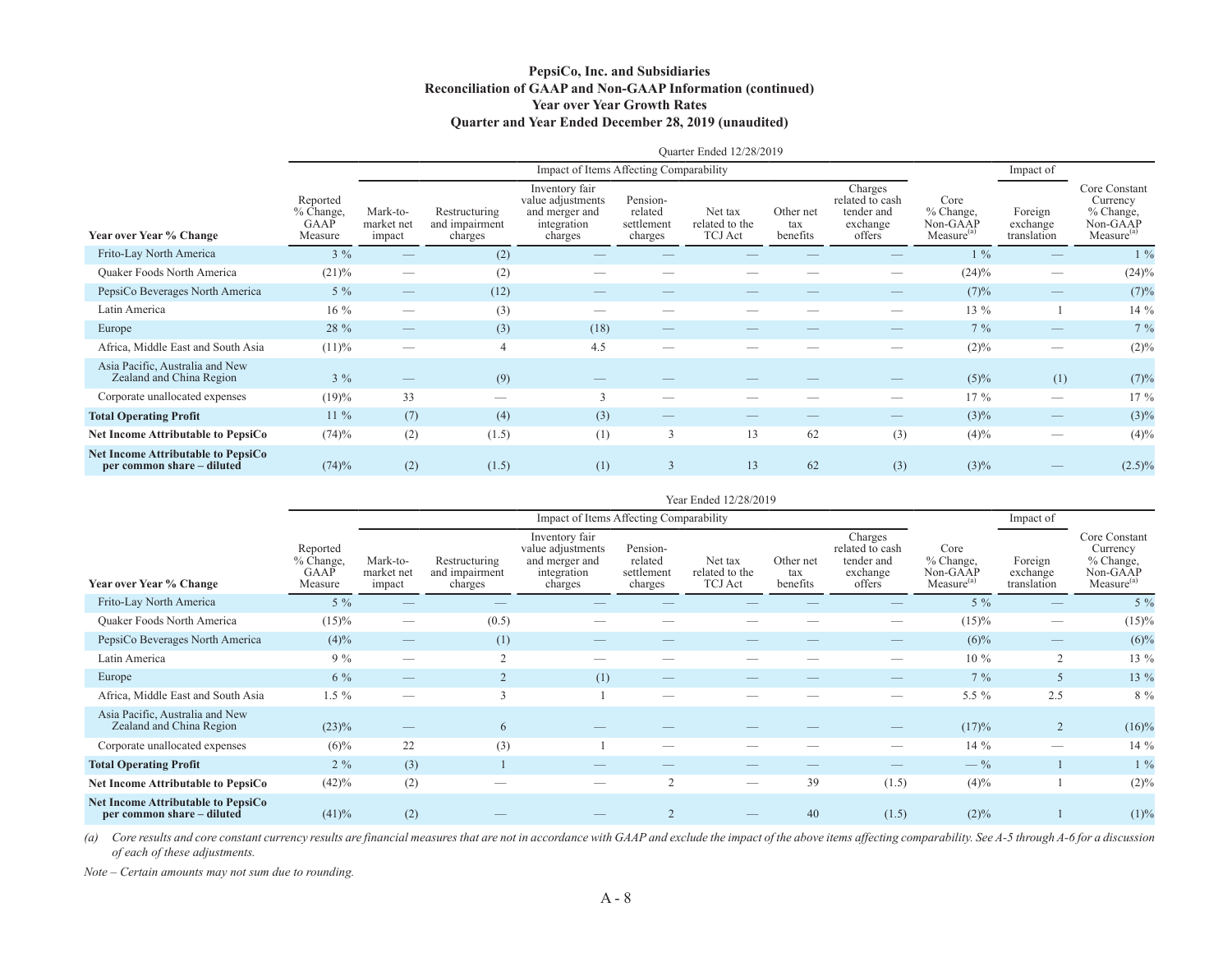### **PepsiCo, Inc. and Subsidiaries Reconciliation of GAAP and Non-GAAP Information (continued) Certain Line Items Quarters Ended December 28, 2019 and December 29, 2018 (in millions except per share amounts, unaudited)**

|                                                                        |                  |                 |                                                       |                     |                                                                               | Ouarter Ended 12/28/2019                        |                                                              |                                          |                                                                           |                             |
|------------------------------------------------------------------------|------------------|-----------------|-------------------------------------------------------|---------------------|-------------------------------------------------------------------------------|-------------------------------------------------|--------------------------------------------------------------|------------------------------------------|---------------------------------------------------------------------------|-----------------------------|
|                                                                        | Cost of<br>sales | Gross<br>profit | Selling.<br>general and<br>administrative<br>expenses | Operating<br>profit | Other<br>pension and<br>retiree<br>medical<br>benefits<br>(expense)<br>income | Provision for<br>income<br>taxes <sup>(b)</sup> | Net income<br>attributable to<br>noncontrolling<br>interests | Net income<br>attributable to<br>PepsiCo | Net income<br>attributable to<br>PepsiCo per<br>common share<br>- diluted | Effective<br>tax rate $(c)$ |
| Reported, GAAP Measure                                                 | \$9,346          | 11,294          | 8,595<br>- S                                          | 2,699<br>- \$       | $(207)$ \$<br>-8                                                              | 430                                             | 12<br>- 55                                                   | $\mathcal{S}$<br>$1,766$ \$              | 1.26                                                                      | 19.4%                       |
| Items Affecting Comparability                                          |                  |                 |                                                       |                     |                                                                               |                                                 |                                                              |                                          |                                                                           |                             |
| Mark-to-market net impact                                              | 38               | (38)            | 24                                                    | (62)                | $\overbrace{\hspace{25mm}}^{}$                                                | (13)                                            |                                                              | (49)                                     | (0.04)                                                                    | (0.1)                       |
| Restructuring and impairment charges                                   | (15)             | 15              | (71)                                                  | 86                  | $\bigcap$                                                                     | 10                                              |                                                              | 77                                       | 0.05                                                                      | (0.3)                       |
| Inventory fair value adjustments and merger<br>and integration charges |                  |                 | (9)                                                   | 9                   |                                                                               |                                                 |                                                              | 9                                        | 0.01                                                                      | (0.1)                       |
| Pension-related settlement charges                                     |                  |                 |                                                       | _                   | 273                                                                           | 62                                              | -                                                            | 211                                      | 0.15                                                                      | 0.5                         |
| Net tax related to the TCJ Act                                         |                  |                 | —                                                     |                     |                                                                               | (21)                                            |                                                              | 21                                       | 0.01                                                                      | (0.9)                       |
| Core, Non-GAAP Measure (a)                                             | 9,369            | 11,271<br>-S    | 8,539<br>- \$                                         | 2,732<br>-S         | 68                                                                            | 468<br>-S                                       | 13<br>- 75                                                   | 2,035<br>- 75                            | 1.45<br>-8                                                                | 18.6%                       |

|                                                       |                  |                 |    |                                                       |            |                     |                                                                  |               | Ouarter Ended 12/29/2018 |    |                                                                    |                                          |      |                                                                           |                                      |
|-------------------------------------------------------|------------------|-----------------|----|-------------------------------------------------------|------------|---------------------|------------------------------------------------------------------|---------------|--------------------------|----|--------------------------------------------------------------------|------------------------------------------|------|---------------------------------------------------------------------------|--------------------------------------|
|                                                       | Cost of<br>sales | Gross<br>profit |    | Selling,<br>general and<br>administrative<br>expenses |            | Operating<br>profit | Other<br>pension and<br>retiree<br>medical<br>benefits<br>income |               | Interest expense         |    | (Benefit from)/<br>provision for<br>income<br>$\text{taxes}^{(b)}$ | Net income<br>attributable to<br>PepsiCo |      | Net income<br>attributable to<br>PepsiCo per<br>common share<br>- diluted | Effective<br>$\text{tax rate}^{(c)}$ |
| Reported, GAAP Measure                                | \$8,936          | 10,588          |    | 8,157<br>- \$                                         | $^{\circ}$ | $2,431$ \$          | 67                                                               | <sup>\$</sup> | 621                      | Ъ. | $(4,932)$ \$                                                       | 6,854                                    | - 25 | 4.83                                                                      | $(254.8)\%$                          |
| Items Affecting Comparability                         |                  |                 |    |                                                       |            |                     |                                                                  |               |                          |    |                                                                    |                                          |      |                                                                           |                                      |
| Mark-to-market net impact                             | (32)             |                 | 32 | (74)                                                  |            | 106                 | $\qquad \qquad - \qquad$                                         |               |                          |    | 24                                                                 | 82                                       |      | 0.06                                                                      | 0.3                                  |
| Restructuring and impairment charges                  | (3)              |                 | 3  | (194)                                                 |            | 197                 | 32                                                               |               | —                        |    | 44                                                                 | 185                                      |      | 0.13                                                                      | 0.1                                  |
| Merger and integration charges                        |                  |                 |    | (75)                                                  |            | 75                  |                                                                  |               |                          |    | $\qquad \qquad \overline{\qquad \qquad }$                          | 75                                       |      | 0.05                                                                      | (0.7)                                |
| Net tax related to the TCJ Act                        |                  |                 |    |                                                       |            |                     |                                                                  |               |                          |    | 882                                                                | (882)                                    |      | (0.62)                                                                    | 45.5                                 |
| Other net tax benefits                                |                  |                 |    |                                                       |            |                     |                                                                  |               |                          |    | 4,386                                                              | (4,386)                                  |      | (3.09)                                                                    | 226.6                                |
| Charges related to cash tender and exchange<br>offers |                  |                 |    |                                                       |            |                     |                                                                  |               | (253)                    |    | 62                                                                 | 191                                      |      | 0.13                                                                      | 0.9                                  |
| Core, Non-GAAP Measure <sup>(a)</sup>                 | 8,901            | 10,623          |    | 7,814                                                 | $\sqrt{s}$ | 2,809               | 99                                                               | <sup>\$</sup> | 368                      |    | 466                                                                | 2,119                                    |      | 1.49                                                                      | 17.9%                                |

*(a) Core results are financial measures that are not in accordance with GAAP and exclude the impact of the above items affecting comparability. See A-5 through A-6 for a discussion of each of these adjustments.*

*(b) Provision for income taxes is the expected tax charge/benefit on the underlying item based on the tax laws and income tax rates applicable to the underlying item in its corresponding tax jurisdiction.* 

*(c) The impact of items affecting comparability on our effective tax rate represents the difference in the effective tax rate resulting from a higher or lower tax rate applicable to the items affecting comparability.*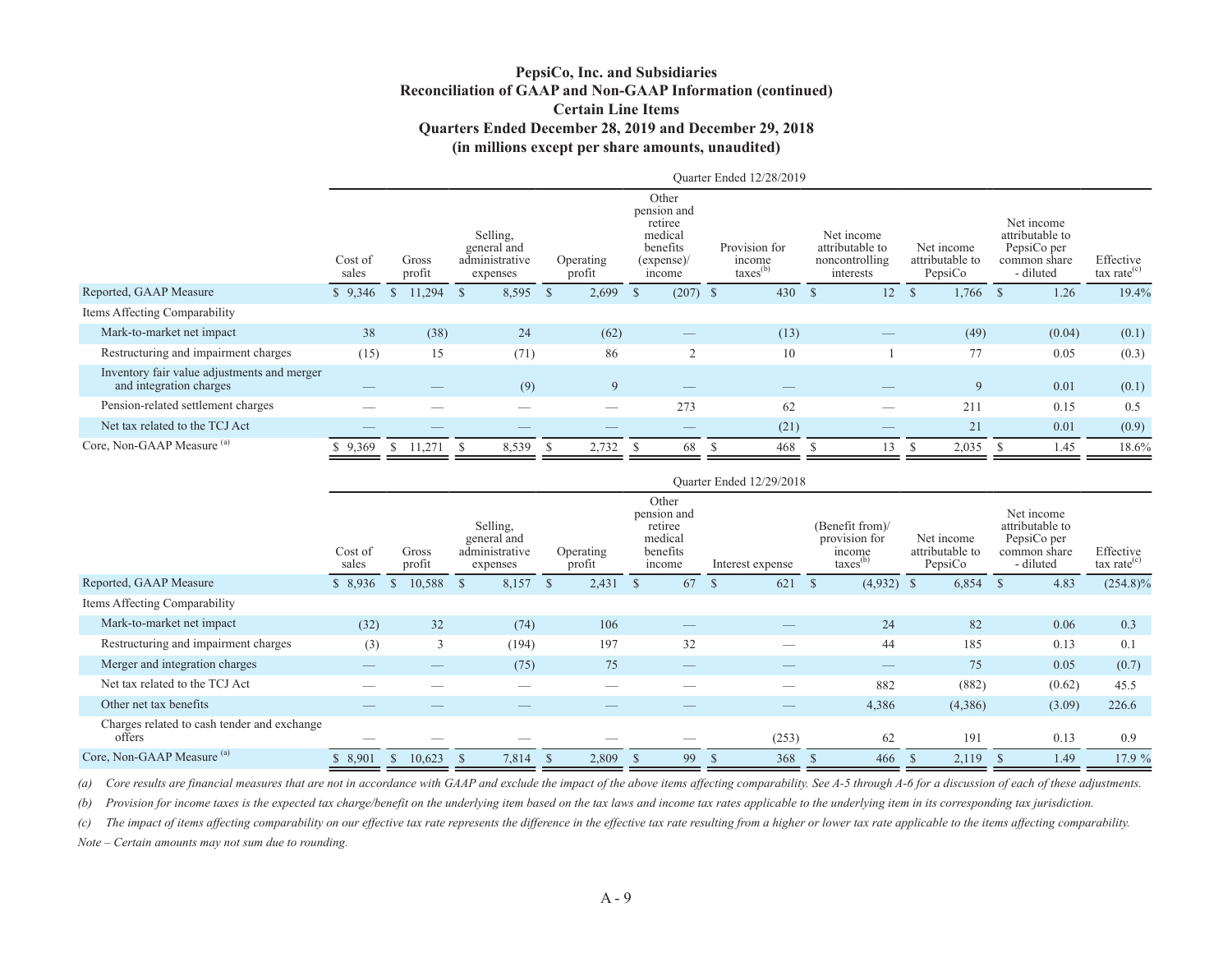### **PepsiCo, Inc. and Subsidiaries Reconciliation of GAAP and Non-GAAP Information (continued) Certain Line Items Years Ended December 28, 2019 and December 29, 2018 (in millions except per share amounts, unaudited)**

| Net income<br>attributable to                              |
|------------------------------------------------------------|
| PepsiCo per<br>Effective<br>common share<br>tax rate $(c)$ |
| 21.0%<br>5.20                                              |
|                                                            |
| (0.06)                                                     |
| 0.21<br>(0.1)                                              |
| 0.03                                                       |
| 0.15                                                       |
| (0.01)<br>0.1                                              |
| 21.0%<br>5.53                                              |
| - diluted                                                  |

|                                                          |                  |                 |              |                                                       |                     |               |                                                               |               | Year Ended 12/29/2018 |               |                                                                 |                                                              |              |                                          |               |                                                                           |                             |
|----------------------------------------------------------|------------------|-----------------|--------------|-------------------------------------------------------|---------------------|---------------|---------------------------------------------------------------|---------------|-----------------------|---------------|-----------------------------------------------------------------|--------------------------------------------------------------|--------------|------------------------------------------|---------------|---------------------------------------------------------------------------|-----------------------------|
|                                                          | Cost of<br>sales | Gross<br>profit |              | Selling, general<br>and<br>administrative<br>expenses | Operating<br>profit |               | Other pension<br>and retiree<br>medical<br>benefits<br>income |               | Interest expense      |               | (Benefit from)/<br>provision for<br>income taxes <sup>(b)</sup> | Net income<br>attributable to<br>noncontrolling<br>interests |              | Net income<br>attributable to<br>PepsiCo |               | Net income<br>attributable to<br>PepsiCo per<br>common share<br>- diluted | Effective<br>tax rate $(c)$ |
| Reported, GAAP Measure                                   | \$29,381         | \$35,280        | <sup>S</sup> | $25,170$ \$                                           | 10,110              | <sup>\$</sup> | 298                                                           | $\mathcal{S}$ | 1,525                 | <sup>\$</sup> | $(3,370)$ \$                                                    | 44                                                           | <sup>S</sup> | 12,515                                   | <sup>\$</sup> | 8.78                                                                      | $(36.7)\%$                  |
| Items Affecting<br>Comparability                         |                  |                 |              |                                                       |                     |               |                                                               |               |                       |               |                                                                 |                                                              |              |                                          |               |                                                                           |                             |
| Mark-to-market net<br>impact                             | (83)             | 83              |              | (80)                                                  | 163                 |               |                                                               |               |                       |               | 38                                                              |                                                              |              | 125                                      |               | 0.09                                                                      | 0.1                         |
| Restructuring and<br>impairment charges                  | (3)              | 3               |              | (269)                                                 | 272                 |               | 36                                                            |               |                       |               | 56                                                              |                                                              |              | 251                                      |               | 0.18                                                                      |                             |
| Merger and integration<br>charges                        |                  |                 |              | (75)                                                  | 75                  |               |                                                               |               |                       |               |                                                                 |                                                              |              | 75                                       |               | 0.05                                                                      | (0.2)                       |
| Net tax related to the TCJ<br>Act                        |                  |                 |              |                                                       |                     |               |                                                               |               |                       |               | 28                                                              |                                                              |              | (28)                                     |               | (0.02)                                                                    | 0.3                         |
| Other net tax benefits                                   |                  |                 |              |                                                       |                     |               |                                                               |               |                       |               | 5,064                                                           |                                                              |              | (5,064)                                  |               | (3.55)                                                                    | 55.1                        |
| Charges related to cash<br>tender and exchange<br>offers |                  |                 |              |                                                       |                     |               |                                                               |               | (253)                 |               | 62                                                              |                                                              |              | 191                                      |               | 0.13                                                                      | 0.2                         |
| Core, Non-GAAP Measure <sup>(a)</sup>                    | \$29,295         | \$35,366        | -S           | 24,746 \$                                             | 10,620              | <sup>\$</sup> | 334                                                           | <sup>\$</sup> | 1,272                 |               | 1,878                                                           | 45                                                           | <sup>S</sup> | 8,065                                    |               | 5.66                                                                      | 18.8 %                      |

*(a) Core results are financial measures that are not in accordance with GAAP and exclude the impact of the above items affecting comparability. See A-5 through A-6 for a discussion of each of these adjustments.*

*(b)* Provision for income taxes is the expected tax charge/benefit on the underlying item based on the tax laws and income tax rates applicable to the underlying item in its corresponding tax jurisdiction.

*(c) The impact of items affecting comparability on our effective tax rate represents the difference in the effective tax rate resulting from a higher or lower tax rate applicable to the items affecting comparability.*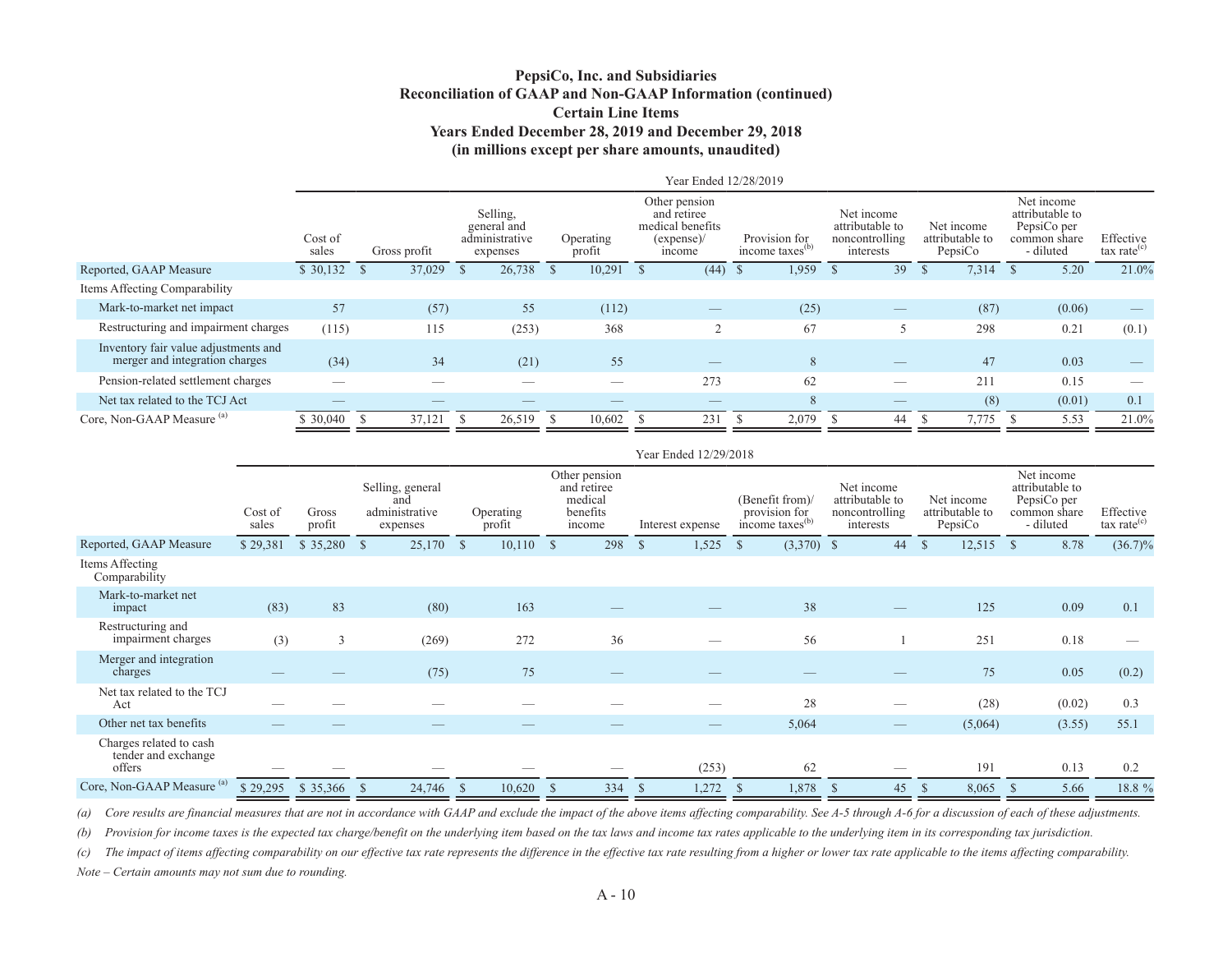### **PepsiCo, Inc. and Subsidiaries Reconciliation of GAAP and Non-GAAP Information (continued) Operating Profit by Division Quarters Ended December 28, 2019 and December 29, 2018 (in millions, unaudited)**

|                                                          | Ouarter Ended 12/28/2019 |                                     |                              |                                |                                            |                                                                              |  |                                             |  |  |  |
|----------------------------------------------------------|--------------------------|-------------------------------------|------------------------------|--------------------------------|--------------------------------------------|------------------------------------------------------------------------------|--|---------------------------------------------|--|--|--|
|                                                          |                          | Items Affecting Comparability       |                              |                                |                                            |                                                                              |  |                                             |  |  |  |
| <b>Operating Profit</b>                                  |                          | Reported,<br><b>GAAP</b><br>Measure | Mark-to-market<br>net impact |                                | Restructuring<br>and impairment<br>charges | Inventory fair<br>value adjustments<br>and merger and<br>integration charges |  | Core.<br>Non-GAAP<br>Measure <sup>(a)</sup> |  |  |  |
| Frito-Lay North America                                  |                          | 1,564                               |                              | $\overbrace{\hspace{25mm}}^{}$ |                                            | $\hspace{0.1mm}-\hspace{0.1mm}$                                              |  | 1,564                                       |  |  |  |
| <b>Ouaker Foods North America</b>                        |                          | 153                                 |                              |                                |                                            |                                                                              |  | 153                                         |  |  |  |
| PepsiCo Beverages North America                          |                          | 460                                 |                              |                                | 9                                          |                                                                              |  | 469                                         |  |  |  |
| Latin America                                            |                          | 356                                 |                              |                                | 19                                         |                                                                              |  | 375                                         |  |  |  |
| Europe                                                   |                          | 418                                 |                              |                                | 25                                         | $\mathcal{E}$                                                                |  | 446                                         |  |  |  |
| Africa, Middle East and South Asia                       |                          | 120                                 |                              | __                             |                                            |                                                                              |  | 142                                         |  |  |  |
| Asia Pacific, Australia and New Zealand and China Region |                          | 89                                  |                              |                                | 6                                          |                                                                              |  | 95                                          |  |  |  |
| Corporate unallocated expenses                           |                          | (461)                               |                              | (62)                           | 10                                         |                                                                              |  | (512)                                       |  |  |  |
| Total                                                    |                          | 2,699                               |                              | (62)                           | 86                                         | Q                                                                            |  | 2,732                                       |  |  |  |

|                                                          | Quarter Ended 12/29/2018<br>Items Affecting Comparability |                                     |                              |                                            |                                   |  |                                             |  |  |  |
|----------------------------------------------------------|-----------------------------------------------------------|-------------------------------------|------------------------------|--------------------------------------------|-----------------------------------|--|---------------------------------------------|--|--|--|
|                                                          |                                                           |                                     |                              |                                            |                                   |  |                                             |  |  |  |
| <b>Operating Profit</b>                                  |                                                           | Reported,<br><b>GAAP</b><br>Measure | Mark-to-market<br>net impact | Restructuring<br>and impairment<br>charges | Merger and<br>integration charges |  | Core,<br>Non-GAAP<br>Measure <sup>(a)</sup> |  |  |  |
| Frito-Lay North America                                  |                                                           | 1,517                               | $\overline{\phantom{m}}$     | 32                                         |                                   |  | 1,549                                       |  |  |  |
| Quaker Foods North America                               |                                                           | 194                                 |                              |                                            |                                   |  | 201                                         |  |  |  |
| PepsiCo Beverages North America                          |                                                           | 438                                 |                              | 65                                         |                                   |  | 503                                         |  |  |  |
| Latin America                                            |                                                           | 307                                 |                              | 24                                         |                                   |  | 331                                         |  |  |  |
| Europe                                                   |                                                           | 327                                 |                              | 35                                         | 57                                |  | 419                                         |  |  |  |
| Africa, Middle East and South Asia                       |                                                           | 133                                 |                              |                                            |                                   |  | 144                                         |  |  |  |
| Asia Pacific, Australia and New Zealand and China Region |                                                           | 87                                  |                              | 14                                         |                                   |  | 101                                         |  |  |  |
| Corporate unallocated expenses                           |                                                           | (572)                               | 106                          | $\Omega$                                   | 18                                |  | (439)                                       |  |  |  |
| Total                                                    |                                                           | 2,431                               | 106                          | 197                                        | 75                                |  | 2,809                                       |  |  |  |

*(a) Core results are financial measures that are not in accordance with GAAP and exclude the impact of the above items affecting comparability. See A-5 through A-6 for a discussion of each of these adjustments.*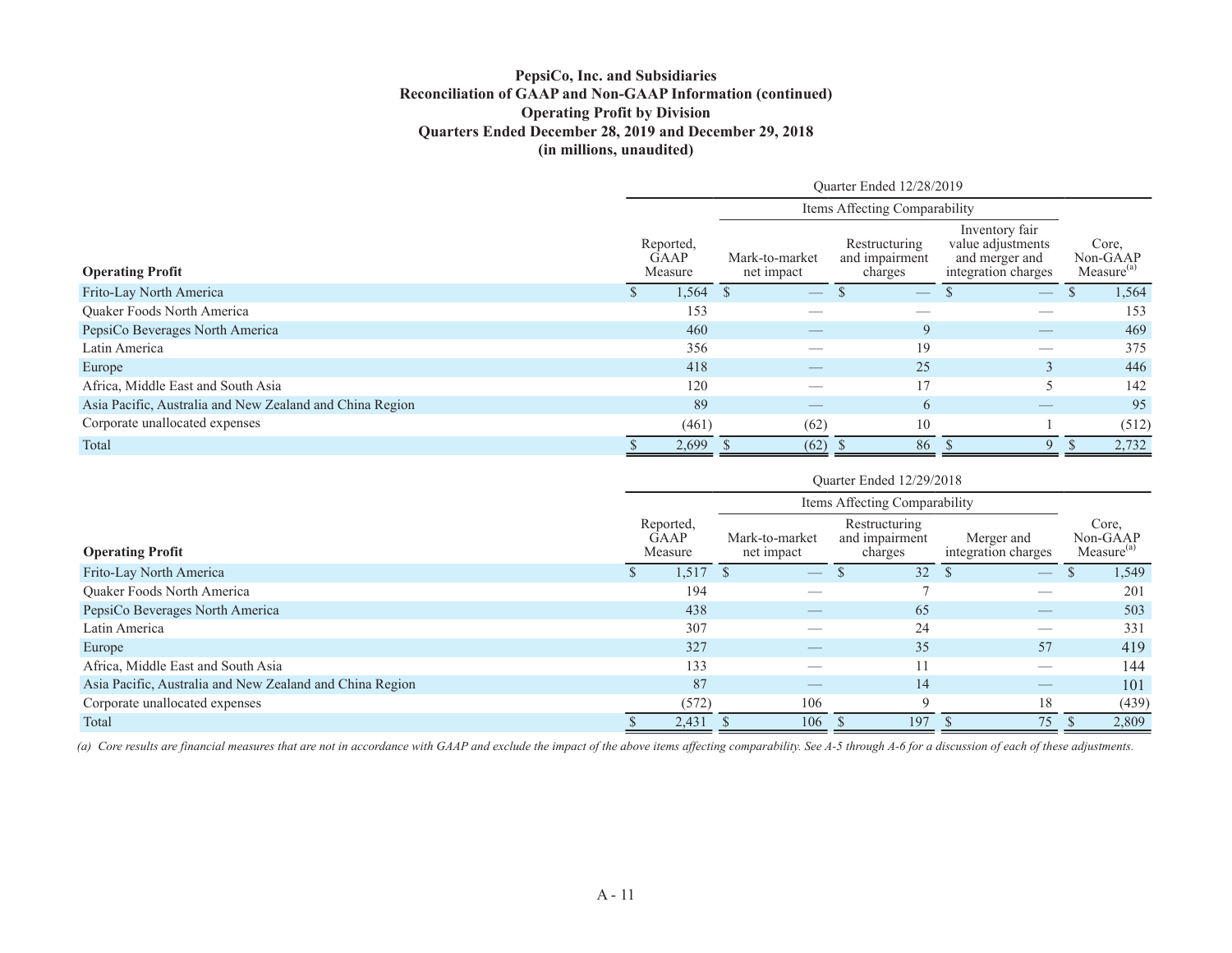### **PepsiCo, Inc. and Subsidiaries Reconciliation of GAAP and Non-GAAP Information (continued) Operating Profit by Division Years Ended December 28, 2019 and December 29, 2018 (in millions, unaudited)**

|                                                          | Year Ended 12/28/2019 |                                     |                                |                                            |                                                                              |  |                                             |  |  |  |
|----------------------------------------------------------|-----------------------|-------------------------------------|--------------------------------|--------------------------------------------|------------------------------------------------------------------------------|--|---------------------------------------------|--|--|--|
|                                                          |                       |                                     | Items Affecting Comparability  |                                            |                                                                              |  |                                             |  |  |  |
| <b>Operating Profit</b>                                  |                       | Reported,<br><b>GAAP</b><br>Measure | Mark-to-market<br>net impact   | Restructuring<br>and impairment<br>charges | Inventory fair<br>value adjustments<br>and merger and<br>integration charges |  | Core.<br>Non-GAAP<br>Measure <sup>(a)</sup> |  |  |  |
| Frito-Lay North America                                  |                       | 5,258                               | $\overbrace{\hspace{25mm}}^{}$ | 22                                         | $\overline{\phantom{m}}$                                                     |  | 5,280                                       |  |  |  |
| <b>Ouaker Foods North America</b>                        |                       | 544                                 |                                |                                            |                                                                              |  | 546                                         |  |  |  |
| PepsiCo Beverages North America                          |                       | 2,179                               |                                | 51                                         |                                                                              |  | 2,230                                       |  |  |  |
| Latin America                                            |                       | 1,141                               |                                | 62                                         |                                                                              |  | 1,203                                       |  |  |  |
| Europe                                                   |                       | 1,327                               |                                | 99                                         | 46                                                                           |  | 1,472                                       |  |  |  |
| Africa, Middle East and South Asia                       |                       | 671                                 | __                             | 38                                         |                                                                              |  | 716                                         |  |  |  |
| Asia Pacific, Australia and New Zealand and China Region |                       | 477                                 |                                | 47                                         |                                                                              |  | 524                                         |  |  |  |
| Corporate unallocated expenses                           |                       | (1,306)                             | (112)                          | 47                                         | $\overline{2}$                                                               |  | (1,369)                                     |  |  |  |
| Total                                                    |                       | 10,291                              | (112)                          | 368                                        | 55                                                                           |  | 10,602                                      |  |  |  |

|                                                          | Year Ended 12/29/2018         |                                     |                              |  |                                            |                                   |  |                                             |  |  |
|----------------------------------------------------------|-------------------------------|-------------------------------------|------------------------------|--|--------------------------------------------|-----------------------------------|--|---------------------------------------------|--|--|
|                                                          | Items Affecting Comparability |                                     |                              |  |                                            |                                   |  |                                             |  |  |
| <b>Operating Profit</b>                                  |                               | Reported,<br><b>GAAP</b><br>Measure | Mark-to-market<br>net impact |  | Restructuring<br>and impairment<br>charges | Merger and<br>integration charges |  | Core,<br>Non-GAAP<br>Measure <sup>(a)</sup> |  |  |
| Frito-Lay North America                                  |                               | 5,008                               |                              |  | 36                                         | $\overline{\phantom{m}}$          |  | 5,044                                       |  |  |
| <b>Ouaker Foods North America</b>                        |                               | 637                                 |                              |  |                                            |                                   |  | 644                                         |  |  |
| PepsiCo Beverages North America                          |                               | 2,276                               |                              |  | 88                                         |                                   |  | 2,364                                       |  |  |
| Latin America                                            |                               | 1,049                               |                              |  | 40                                         |                                   |  | 1,089                                       |  |  |
| Europe                                                   |                               | 1,256                               |                              |  | 59                                         | 57                                |  | 1,372                                       |  |  |
| Africa, Middle East and South Asia                       |                               | 661                                 |                              |  | 18                                         | __                                |  | 679                                         |  |  |
| Asia Pacific, Australia and New Zealand and China Region |                               | 619                                 |                              |  | 14                                         |                                   |  | 633                                         |  |  |
| Corporate unallocated expenses                           |                               | (1,396)                             | 163                          |  | 10                                         | 18                                |  | (1,205)                                     |  |  |
| Total                                                    |                               | 10,110                              | 163                          |  | 272                                        | 75                                |  | 10,620                                      |  |  |

*(a) Core results are financial measures that are not in accordance with GAAP and exclude the impact of the above items affecting comparability. See A-5 through A-6 for a discussion of each of these adjustments.*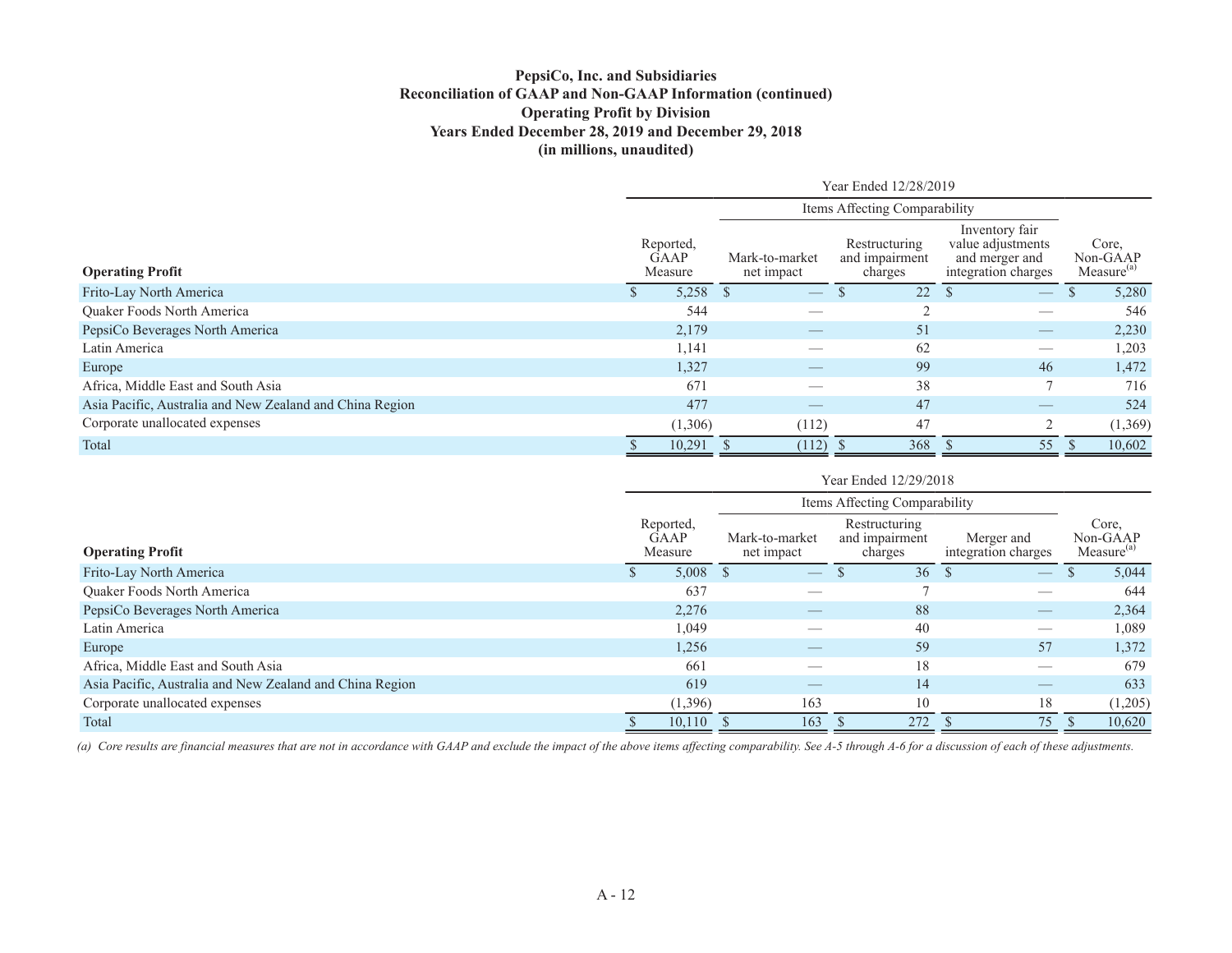### **PepsiCo, Inc. and Subsidiaries Reconciliation of GAAP and Non-GAAP Information (continued) (unaudited)**

#### **Gross Margin Growth Reconciliation**

|                                                                     | Quarter Ended |          | Year Ended |
|---------------------------------------------------------------------|---------------|----------|------------|
|                                                                     | 12/28/2019    |          | 12/28/2019 |
| Reported gross margin growth                                        |               | $49$ bps | bps        |
| Mark-to-market net impact                                           | (35)          |          | (21)       |
| Restructuring and impairment charges                                | $\sigma$      |          |            |
| Inventory fair value adjustments and merger and integration charges |               |          |            |
| Core gross margin growth                                            |               | $20$ bps | 58<br>bps  |

#### **Operating Margin Growth Reconciliation**

|                                                                     | Quarter Ended | Year Ended |
|---------------------------------------------------------------------|---------------|------------|
|                                                                     | 12/28/2019    | 12/28/2019 |
| Reported operating margin growth                                    | 62 bps        | $(31)$ bps |
| Mark-to-market net impact                                           | (85)          | (42)       |
| Restructuring and impairment charges                                | (59)          |            |
| Inventory fair value adjustments and merger and integration charges | (34)          | 3)         |
| Core operating margin growth                                        | $(115)$ bps   | $(64)$ bps |

#### **Net Cash Provided by Operating Activities Reconciliation (in billions)**

|                                           | 2020<br>Guidance |  |
|-------------------------------------------|------------------|--|
| Net cash provided by operating activities | $\sim$           |  |
| Net capital spending                      | $\sim$           |  |
| Free cash flow                            | $\sim$           |  |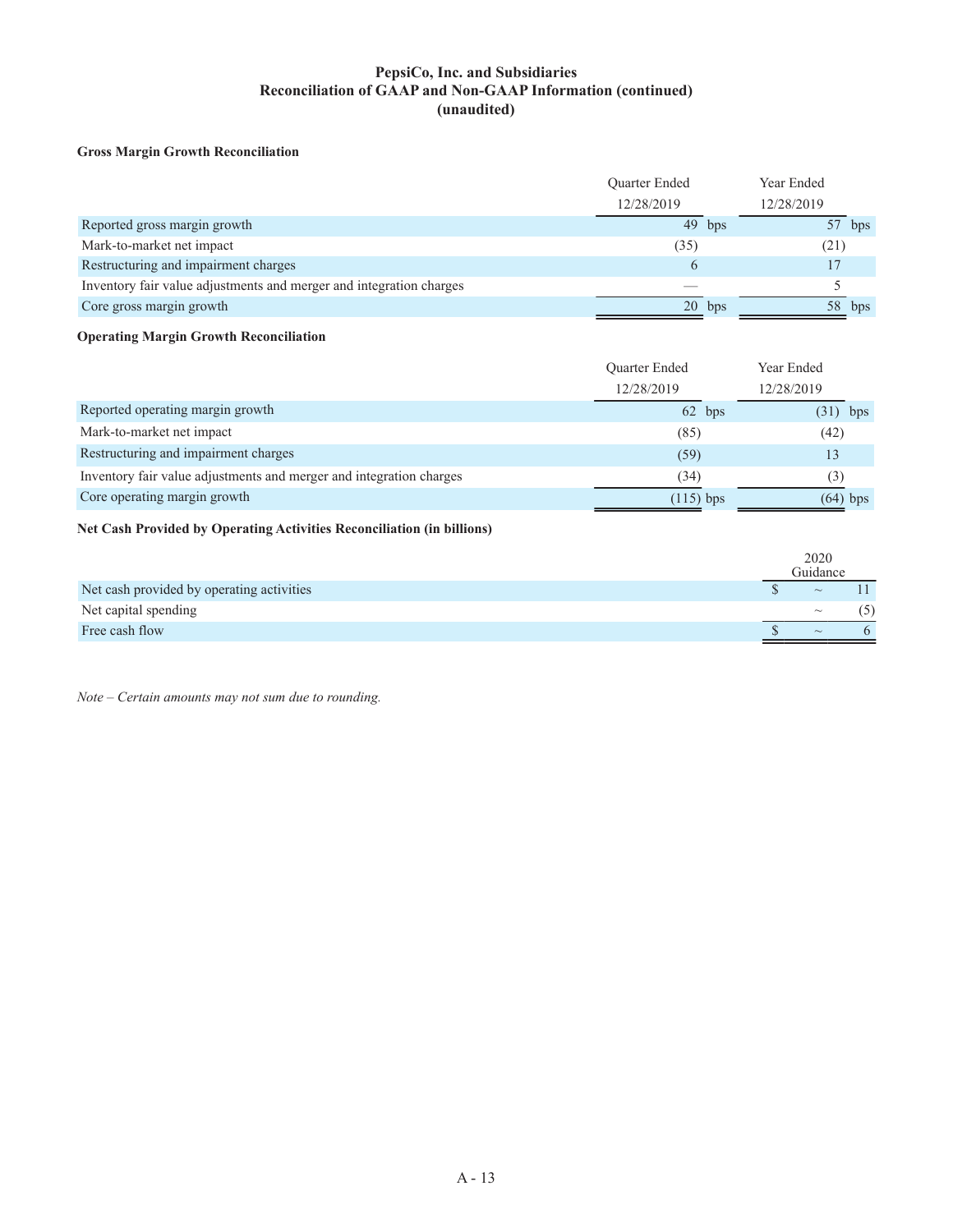### **PepsiCo, Inc. and Subsidiaries Schedule of Retrospectively Revised Reportable Segment Data Supplemental Financial Information (in millions and unaudited)**

|                                                          | 2019          |        |                      |                |                      |               |  |
|----------------------------------------------------------|---------------|--------|----------------------|----------------|----------------------|---------------|--|
|                                                          | First Quarter |        |                      | Second Quarter |                      | Third Quarter |  |
| <b>Reported Net Revenue</b>                              |               |        |                      |                |                      |               |  |
| Frito-Lay North America                                  | $\mathcal{S}$ | 3,815  | <sup>S</sup>         | 4,010          | <sup>S</sup>         | 4,105         |  |
| Quaker Foods North America                               |               | 594    |                      | 540            |                      | 576           |  |
| PepsiCo Beverages North America                          |               | 4,510  |                      | 5,322          |                      | 5,643         |  |
| Latin America                                            |               | 1,241  |                      | 1,886          |                      | 1,904         |  |
| Europe                                                   |               | 1,620  |                      | 3,000          |                      | 3,222         |  |
| Africa, Middle East and South Asia                       |               | 579    |                      | 997            |                      | 957           |  |
| Asia Pacific, Australia and New Zealand and China Region |               | 525    |                      | 694            |                      | 781           |  |
| Total                                                    |               | 12,884 | <sup>S</sup>         | 16,449         | $\mathbb{S}$         | 17,188        |  |
|                                                          |               |        |                      |                |                      |               |  |
| <b>Reported Operating Profit</b>                         |               |        |                      |                |                      |               |  |
| Frito-Lay North America                                  | $\$$          | 1,159  | $\mathcal{S}$        | 1,249          | $\mathcal{S}$        | 1,286         |  |
| Quaker Foods North America                               |               | 138    |                      | 127            |                      | 126           |  |
| PepsiCo Beverages North America                          |               | 389    |                      | 690            |                      | 640           |  |
| Latin America                                            |               | 230    |                      | 278            |                      | 277           |  |
| Europe                                                   |               | 115    |                      | 339            |                      | 455           |  |
| Africa, Middle East and South Asia                       |               | 105    |                      | 236            |                      | 210           |  |
| Asia Pacific, Australia and New Zealand and China Region |               | 106    |                      | 116            |                      | 166           |  |
| Corporate unallocated expenses                           |               | (234)  |                      | (306)          |                      | (305)         |  |
| Total                                                    | \$            | 2,008  | $\sqrt{\frac{2}{5}}$ | 2,729          | $\sqrt{\frac{2}{5}}$ | 2,855         |  |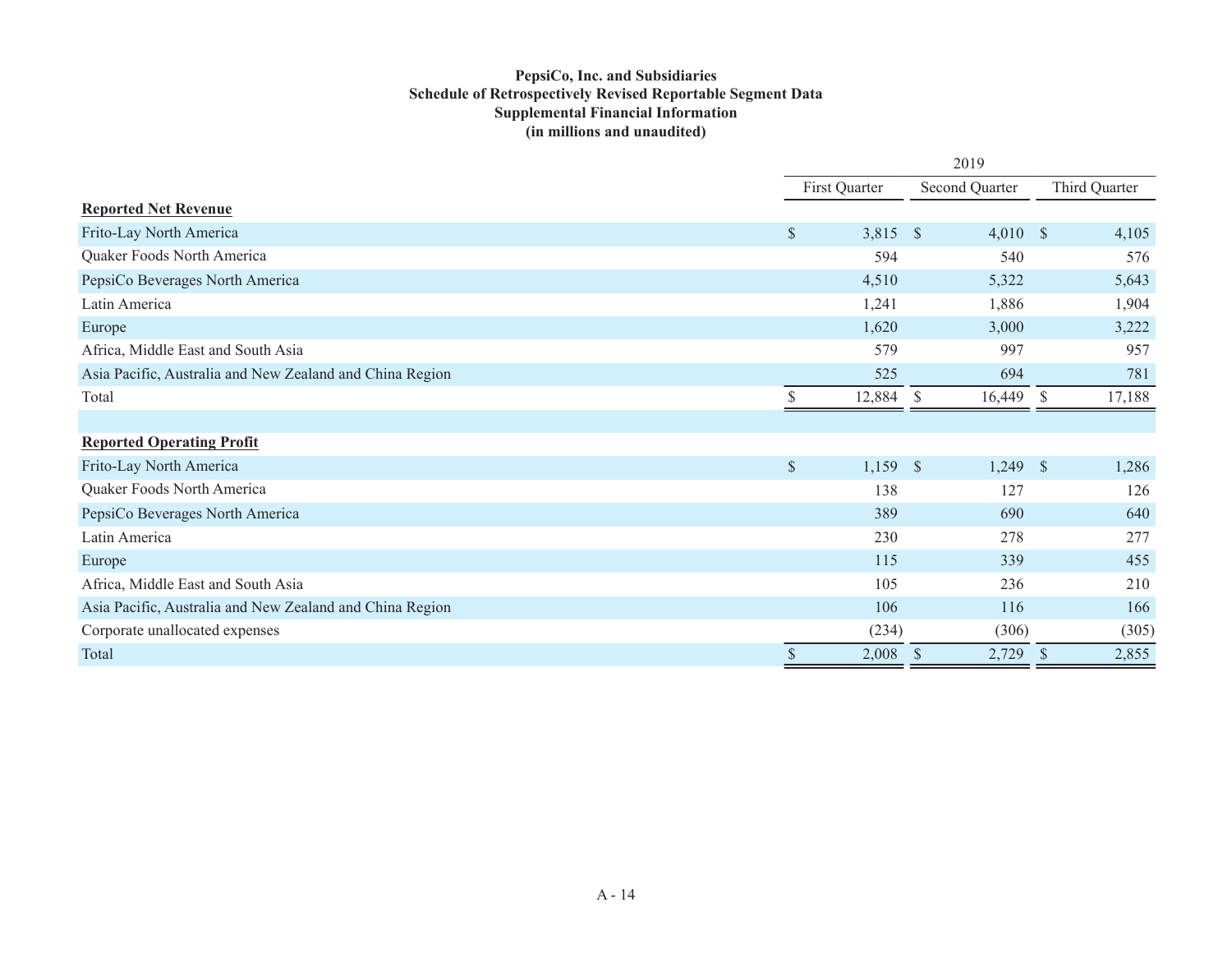### **PepsiCo, Inc. and Subsidiaries Schedule of Retrospectively Revised Reportable Segment Data (continued) Organic Volume Growth Rates (unaudited)**

|                                                          | 2018<br>2019    |                 |                 |               |  |
|----------------------------------------------------------|-----------------|-----------------|-----------------|---------------|--|
|                                                          | Full Year       | First Quarter   | Second Quarter  | Third Quarter |  |
| <b>Frito-Lay North America</b>                           | $1\%$           | $2\%$           | $- \frac{9}{6}$ | $1.5\%$       |  |
| <b>Quaker Foods North America</b>                        | $(0.5)\%$       | (1)%            | $- \frac{9}{6}$ | (1)%          |  |
| <b>PepsiCo Beverages North America</b>                   | (1)%            | $(2)\%$         | $(2)\%$         | (1)%          |  |
| <b>Latin America</b>                                     |                 |                 |                 |               |  |
| Food/Snacks                                              | $1\%$           | $- \frac{9}{6}$ | $4\%$           | $(3)\%$       |  |
| <b>Beverages</b>                                         | $(1)\%$         | $7\%$           | $5\%$           | $5\%$         |  |
| <b>Europe</b>                                            |                 |                 |                 |               |  |
| Food/Snacks                                              | $4\%$           | $1\%$           | $2\%$           | $0.5 \%$      |  |
| Beverages                                                | $6\%$           | $3\%$           | $(2)\%$         | $(2)\%$       |  |
| Africa, Middle East and South Asia                       |                 |                 |                 |               |  |
| Food/Snacks                                              | $2.5 \%$        | $1\%$           | $7\%$           | $7\%$         |  |
| <b>Beverages</b>                                         | $1\%$           | $(2)\%$         | $2\%$           | 5.5 %         |  |
| Asia Pacific, Australia and New Zealand and China Region |                 |                 |                 |               |  |
| Food/Snacks                                              | $7\%$           | $6\%$           | $4\%$           | $6\%$         |  |
| Beverages                                                | $- \frac{9}{6}$ | $9\%$           | $2\%$           | $3\%$         |  |
| Total                                                    |                 |                 |                 |               |  |
| Food/Snacks                                              | $2\%$           | $1\%$           | $2\%$           | $1 \ \%$      |  |
| <b>Beverages</b>                                         | $1\%$           | $2\%$           | $- \frac{9}{6}$ | $2\%$         |  |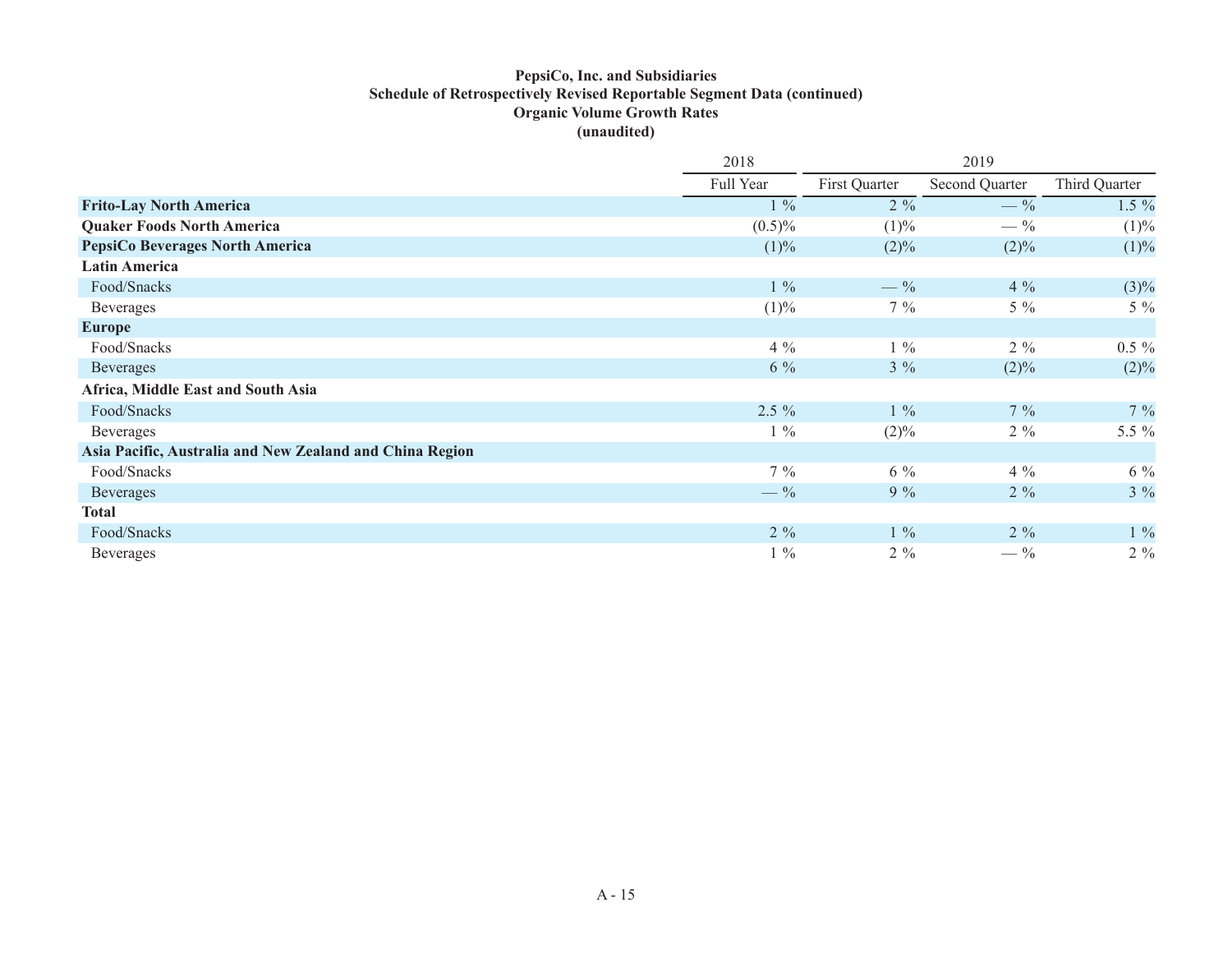### **PepsiCo, Inc. and Subsidiaries Reconciliation of GAAP and Non-GAAP Information Retrospectively Revised Organic Revenue Growth Rates (unaudited)**

|                                                             | Ouarter Ended 3/23/2019                    |                                    |                                     |                                                            |                       |                          |  |  |  |  |
|-------------------------------------------------------------|--------------------------------------------|------------------------------------|-------------------------------------|------------------------------------------------------------|-----------------------|--------------------------|--|--|--|--|
|                                                             |                                            |                                    | Impact of                           |                                                            |                       | Impact of                |  |  |  |  |
| Net Revenue Year over Year % Change                         | Reported<br>$%$ Change.<br>GAAP<br>Measure | Foreign<br>exchange<br>translation | Acquisitions<br>and<br>divestitures | Organic<br>% Change,<br>Non-GAAP<br>Measure <sup>(a)</sup> | Volume <sup>(b)</sup> | Effective<br>net pricing |  |  |  |  |
| Frito-Lay North America                                     | $5.5\%$                                    |                                    |                                     | $6\%$                                                      |                       | 3.                       |  |  |  |  |
| <b>Ouaker Foods North America</b>                           | $(1)\%$                                    | 0.5                                | (1)                                 | (1)%                                                       | (1)                   |                          |  |  |  |  |
| PepsiCo Beverages North America                             | $2\%$                                      |                                    |                                     | $2.5\%$                                                    | (2)                   | $\overline{4}$           |  |  |  |  |
| Latin America                                               | $1\%$                                      | 8                                  |                                     | $10\%$                                                     |                       | 10                       |  |  |  |  |
| Europe                                                      | $2\%$                                      | 12                                 | (6)                                 | $8\%$                                                      |                       | 6                        |  |  |  |  |
| Africa, Middle East and South Asia                          | $- \frac{9}{6}$                            | 6                                  | 0.5                                 | $6\%$                                                      | 4                     | 3                        |  |  |  |  |
| Asia Pacific, Australia and New Zealand and<br>China Region | $(2)\%$                                    | 5                                  | 9                                   | $12\%$                                                     | 9                     | $\mathcal{E}$            |  |  |  |  |
| Total                                                       | $3\%$                                      | 3                                  |                                     | $5\%$                                                      |                       | 4.5                      |  |  |  |  |

|                                                             | Ouarter Ended 6/15/2019                  |                                    |                                     |                                                              |                       |                          |  |  |  |  |
|-------------------------------------------------------------|------------------------------------------|------------------------------------|-------------------------------------|--------------------------------------------------------------|-----------------------|--------------------------|--|--|--|--|
|                                                             |                                          |                                    | Impact of                           |                                                              | Impact of             |                          |  |  |  |  |
| Net Revenue Year over Year % Change                         | Reported<br>% Change,<br>GAAP<br>Measure | Foreign<br>exchange<br>translation | Acquisitions<br>and<br>divestitures | Organic<br>$%$ Change.<br>Non-GAAP<br>Measure <sup>(a)</sup> | Volume <sup>(b)</sup> | Effective<br>net pricing |  |  |  |  |
| Frito-Lay North America                                     | 4.5 $\%$                                 |                                    |                                     | $5\%$                                                        |                       | 4                        |  |  |  |  |
| <b>Ouaker Foods North America</b>                           | $2.5\%$                                  | 0.5                                |                                     | 3%                                                           |                       | 2                        |  |  |  |  |
| PepsiCo Beverages North America                             | $2.5\%$                                  |                                    | (0.5)                               | $2\%$                                                        | (2)                   | $\overline{4}$           |  |  |  |  |
| Latin America                                               | $2\%$                                    | $\mathcal{L}$                      |                                     | 10%                                                          | 4                     | 6                        |  |  |  |  |
| Europe                                                      | $1\%$                                    | 9                                  | (5)                                 | 5.5%                                                         | (1)                   |                          |  |  |  |  |
| Africa, Middle East and South Asia                          | $(5)\%$                                  | 4.5                                | 3                                   | 2.5%                                                         | 2                     |                          |  |  |  |  |
| Asia Pacific, Australia and New Zealand and<br>China Region | $2.5\%$                                  | 5                                  |                                     | 8%                                                           | 4.5                   | 3                        |  |  |  |  |
| Total                                                       | $2\%$                                    | 3                                  | (1)                                 | $4.5\%$                                                      |                       | 4                        |  |  |  |  |

|                                                             | Ouarter Ended 9/7/2019                     |                                    |                                     |                                                              |                       |                          |  |  |  |  |
|-------------------------------------------------------------|--------------------------------------------|------------------------------------|-------------------------------------|--------------------------------------------------------------|-----------------------|--------------------------|--|--|--|--|
|                                                             |                                            |                                    | Impact of                           |                                                              |                       | Impact of                |  |  |  |  |
| Net Revenue Year over Year % Change                         | Reported<br>$%$ Change,<br>GAAP<br>Measure | Foreign<br>exchange<br>translation | Acquisitions<br>and<br>divestitures | Organic<br>$%$ Change.<br>Non-GAAP<br>Measure <sup>(a)</sup> | Volume <sup>(b)</sup> | Effective<br>net pricing |  |  |  |  |
| Frito-Lay North America                                     | 5.5%                                       |                                    |                                     | 5.5%                                                         |                       | 3.5                      |  |  |  |  |
| <b>Ouaker Foods North America</b>                           | 1.5%                                       |                                    |                                     | $1\%$                                                        | (1)                   | 2                        |  |  |  |  |
| PepsiCo Beverages North America                             | $3.5\%$                                    |                                    | (1)                                 | 3%                                                           | (1)                   | 3                        |  |  |  |  |
| Latin America                                               | $2\%$                                      | $\overline{c}$                     |                                     | 4%                                                           | (3)                   |                          |  |  |  |  |
| Europe                                                      | 6%                                         | 3.5                                | (6)                                 | $4\%$                                                        | (2.5)                 |                          |  |  |  |  |
| Africa, Middle East and South Asia                          | $2\%$                                      |                                    | 6                                   | 9%                                                           |                       | 2                        |  |  |  |  |
| Asia Pacific, Australia and New Zealand and<br>China Region | 6%                                         | $\overline{2}$                     |                                     | 9%                                                           | 6                     | 3                        |  |  |  |  |
| Total                                                       | 4%                                         |                                    | (1)                                 | 4%                                                           |                       | 4                        |  |  |  |  |

*(a) Organic revenue is a financial measure that is not in accordance with GAAP.*

*(b) Excludes the impact of acquisitions and divestitures. In certain instances, volume growth varies from the amounts disclosed in the Schedule of Retrospectively Revised Reportable Segment Data - Organic Volume Growth Rates on A-15, due to nonconsolidated joint venture volume, and, for our beverage businesses, temporary timing differences between BCS and CSE, as well as the mix of beverage volume sold by our company-owned and franchise-owned bottlers. Our net revenue excludes nonconsolidated joint venture volume, and, for our franchise-owned beverage businesses, is based on CSE.*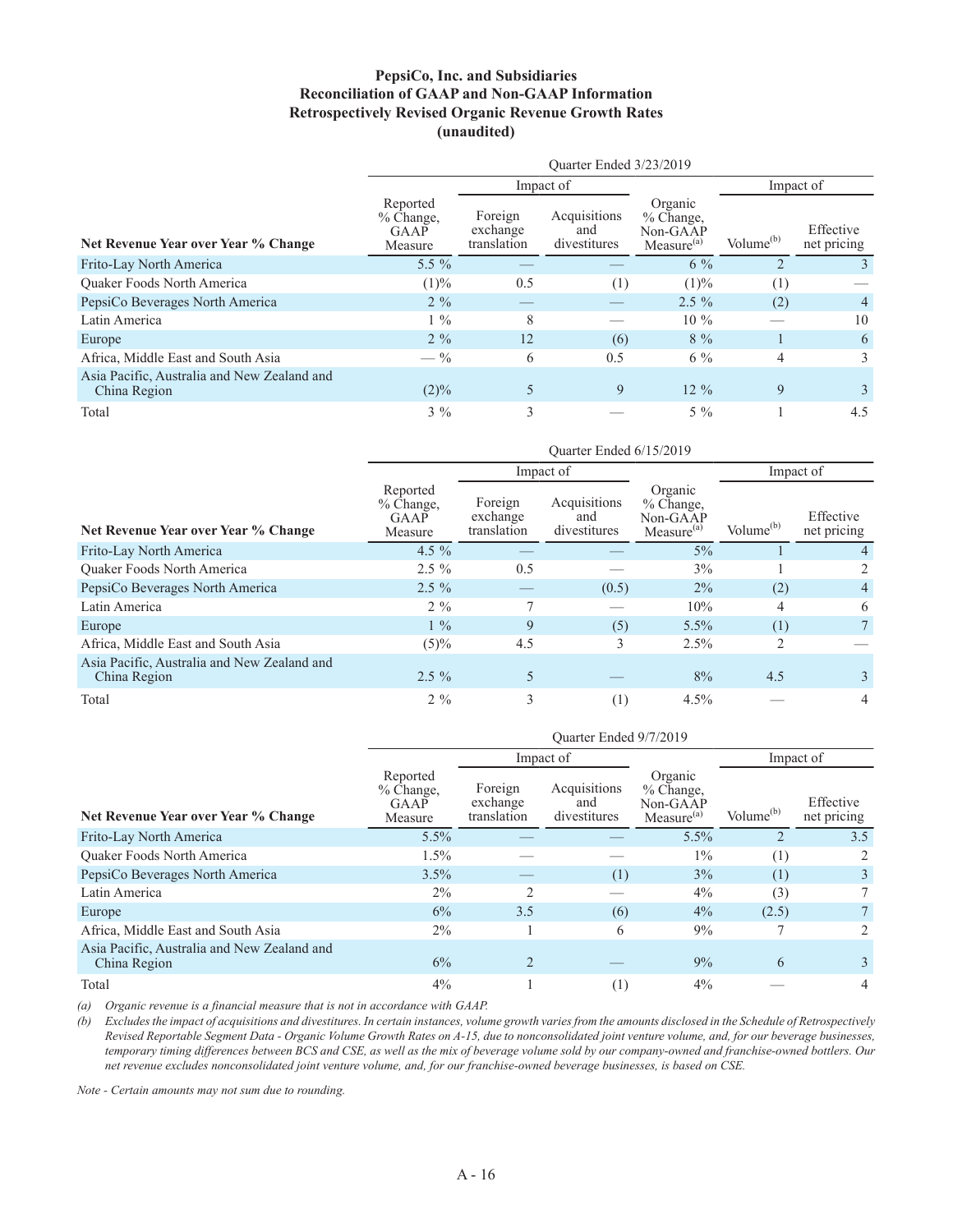### **PepsiCo, Inc. and Subsidiaries Reconciliation of GAAP and Non-GAAP Information Retrospectively Revised Organic Revenue Growth Rates (continued) (unaudited)**

|                                                             | Year Ended 12/29/2018                      |                                    |                                     |                                     |                                                              |                       |                          |  |  |  |  |  |
|-------------------------------------------------------------|--------------------------------------------|------------------------------------|-------------------------------------|-------------------------------------|--------------------------------------------------------------|-----------------------|--------------------------|--|--|--|--|--|
|                                                             |                                            |                                    | Impact of                           |                                     |                                                              |                       | Impact of                |  |  |  |  |  |
| Net Revenue Year over Year % Change                         | Reported<br>$%$ Change,<br>GAAP<br>Measure | Foreign<br>exchange<br>translation | Acquisitions<br>and<br>divestitures | Sales and<br>certain<br>other taxes | Organic<br>$%$ Change.<br>Non-GAAP<br>Measure <sup>(a)</sup> | Volume <sup>(b)</sup> | Effective<br>net pricing |  |  |  |  |  |
| Frito-Lay North America                                     | $3.5 \%$                                   |                                    |                                     |                                     | $3\%$                                                        |                       |                          |  |  |  |  |  |
| <b>Ouaker Foods North America</b>                           | $(1.5)\%$                                  |                                    |                                     |                                     | (2)%                                                         | (0.5)                 | (1)                      |  |  |  |  |  |
| PepsiCo Beverages North America                             | $1\%$                                      |                                    |                                     |                                     | $0.5\%$                                                      | (1)                   | $\overline{2}$           |  |  |  |  |  |
| Latin America                                               | $2\%$                                      | 6                                  |                                     |                                     | $8\%$                                                        |                       | $7\overline{ }$          |  |  |  |  |  |
| Europe                                                      | $4\%$                                      | $\overline{2}$                     |                                     | 0.5                                 | $7\%$                                                        | 5                     | 3                        |  |  |  |  |  |
| Africa, Middle East and South Asia                          | $(0.5)\%$                                  | 2                                  | 4                                   |                                     | $5\%$                                                        | 1.5                   | 4                        |  |  |  |  |  |
| Asia Pacific, Australia and New Zealand<br>and China Region | $(3)\%$                                    | (1)                                | 11                                  | 0.5                                 | $8\%$                                                        | 6                     |                          |  |  |  |  |  |
| Total                                                       | $2\%$                                      |                                    |                                     |                                     | $4\%$                                                        |                       | 3                        |  |  |  |  |  |

*(a) Organic revenue is a financial measure that is not in accordance with GAAP.*

*(b) Excludes the impact of acquisitions and divestitures. In certain instances, volume growth varies from the amounts disclosed in the Schedule of Retrospectively Revised Reportable Segment Data - Organic Volume Growth Rates on A-15, due to nonconsolidated joint venture volume, and, for our beverage businesses, temporary timing differences between BCS and CSE, as well as the mix of beverage volume sold by our company-owned and franchise-owned bottlers. Our net revenue excludes nonconsolidated joint venture volume, and, for our franchise-owned beverage businesses, is based on CSE.*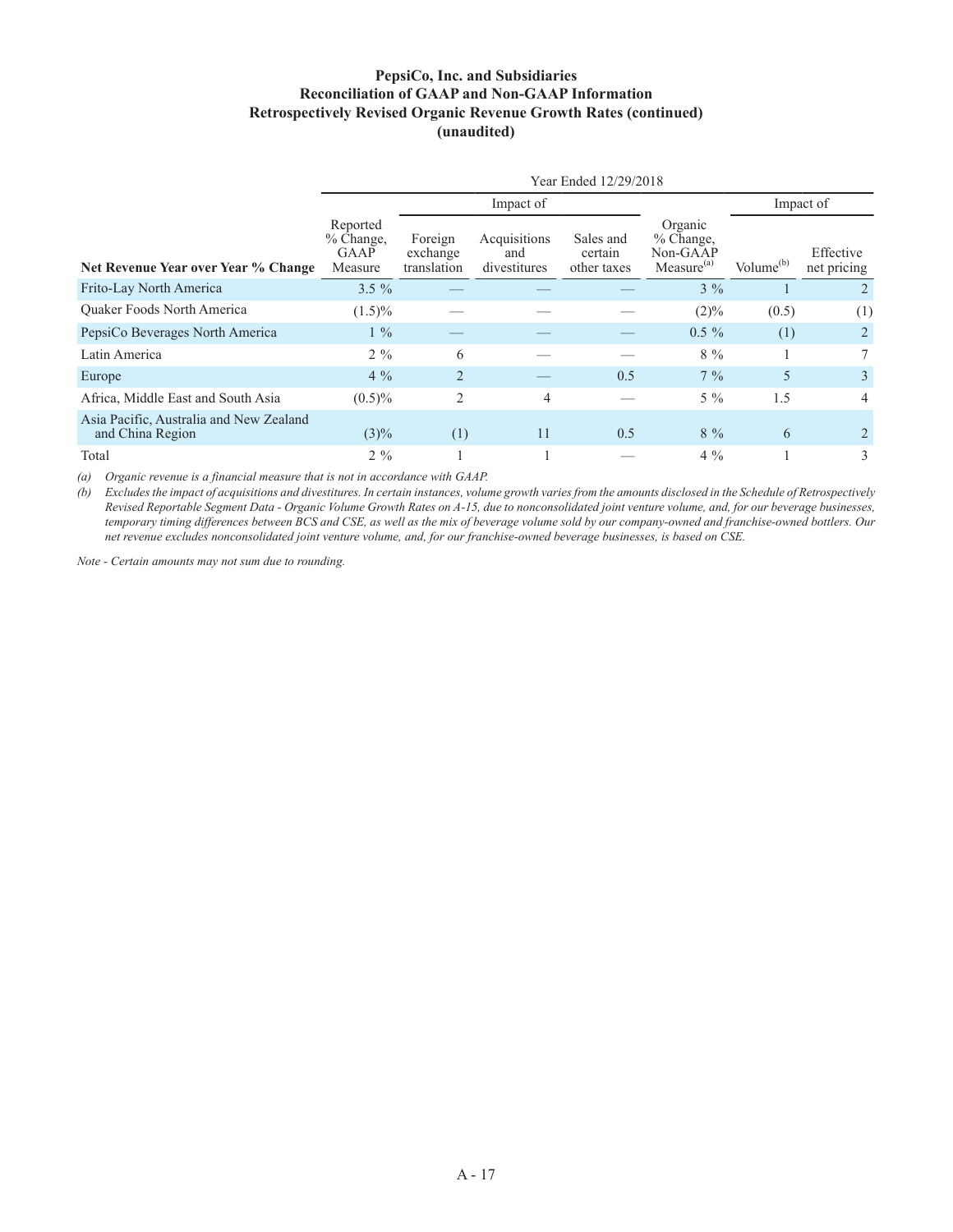#### **PepsiCo, Inc. and Subsidiaries Reconciliation of GAAP and Non-GAAP Information (continued) Retrospectively Revised Operating Profit Year over Year Growth Rates (unaudited)**

|                                                             | Ouarter Ended 3/23/2019                    |                                  |                                               |                                                                                 |                                                           |                                    |                                                                                |  |  |  |
|-------------------------------------------------------------|--------------------------------------------|----------------------------------|-----------------------------------------------|---------------------------------------------------------------------------------|-----------------------------------------------------------|------------------------------------|--------------------------------------------------------------------------------|--|--|--|
|                                                             |                                            |                                  | Impact of Items Affecting Comparability       |                                                                                 |                                                           | Impact of                          |                                                                                |  |  |  |
| <b>Operating Profit Year over Year % Change</b>             | Reported<br>$%$ Change,<br>GAAP<br>Measure | Mark-to-<br>market net<br>impact | Restructuring<br>and<br>impairment<br>charges | Inventory fair<br>value adjustments<br>and merger and<br>integration<br>charges | Core<br>$%$ Change,<br>Non-GAAP<br>Measure <sup>(a)</sup> | Foreign<br>exchange<br>translation | Core Constant<br>Currency<br>$%$ Change,<br>Non-GAAP<br>Measure <sup>(a)</sup> |  |  |  |
| Frito-Lay North America                                     | $10\%$                                     |                                  |                                               |                                                                                 | $10\%$                                                    |                                    | $11\%$                                                                         |  |  |  |
| <b>Ouaker Foods North America</b>                           | (11)%                                      |                                  |                                               |                                                                                 | (11)%                                                     |                                    | (11)%                                                                          |  |  |  |
| PepsiCo Beverages North America                             | $- \frac{9}{6}$                            |                                  |                                               |                                                                                 | $1\%$                                                     |                                    | $1\%$                                                                          |  |  |  |
| Latin America                                               | $21\%$                                     |                                  | (5)                                           |                                                                                 | 16 %                                                      | 5                                  | $21\%$                                                                         |  |  |  |
| Europe                                                      | $4\%$                                      |                                  | 3                                             | 13                                                                              | $20\%$                                                    | 14                                 | 33 %                                                                           |  |  |  |
| Africa, Middle East and South Asia                          | $4\%$                                      |                                  | 5                                             |                                                                                 | $9\%$                                                     | 5                                  | 13 %                                                                           |  |  |  |
| Asia Pacific, Australia and New Zealand and<br>China Region | $15\%$                                     |                                  | $\overline{2}$                                |                                                                                 | $17\%$                                                    | 5                                  | $22\%$                                                                         |  |  |  |
| Corporate unallocated expenses                              | $(16)\%$                                   | 34                               | (6)                                           |                                                                                 | $11\%$                                                    |                                    | $11\%$                                                                         |  |  |  |
| Total                                                       | $11\%$                                     | (5)                              |                                               |                                                                                 | $8\%$                                                     | $\overline{2}$                     | 10 %                                                                           |  |  |  |

|                                                             | Ouarter Ended 6/15/2019                           |                                  |                                               |                                                                                 |                                                           |                                    |                                                                                |  |  |  |
|-------------------------------------------------------------|---------------------------------------------------|----------------------------------|-----------------------------------------------|---------------------------------------------------------------------------------|-----------------------------------------------------------|------------------------------------|--------------------------------------------------------------------------------|--|--|--|
|                                                             |                                                   |                                  | Impact of Items Affecting Comparability       |                                                                                 |                                                           | Impact of                          |                                                                                |  |  |  |
| <b>Operating Profit Year over Year % Change</b>             | Reported<br>$%$ Change,<br><b>GAAP</b><br>Measure | Mark-to-<br>market net<br>impact | Restructuring<br>and<br>impairment<br>charges | Inventory fair<br>value adjustments<br>and merger and<br>integration<br>charges | Core<br>$%$ Change,<br>Non-GAAP<br>Measure <sup>(a)</sup> | Foreign<br>exchange<br>translation | Core Constant<br>Currency<br>$%$ Change,<br>Non-GAAP<br>Measure <sup>(a)</sup> |  |  |  |
| Frito-Lay North America                                     | $4\%$                                             |                                  |                                               |                                                                                 | $4\%$                                                     |                                    | 4.5 $%$                                                                        |  |  |  |
| <b>Ouaker Foods North America</b>                           | (12)%                                             |                                  |                                               |                                                                                 | $(13)\%$                                                  |                                    | $(13)\%$                                                                       |  |  |  |
| PepsiCo Beverages North America                             | $(8)\%$                                           |                                  |                                               |                                                                                 | (7)%                                                      |                                    | (7)%                                                                           |  |  |  |
| Latin America                                               | $4\%$                                             |                                  | 6                                             |                                                                                 | $10\%$                                                    | 3                                  | 13 %                                                                           |  |  |  |
| Europe                                                      | $(16)\%$                                          |                                  | 12                                            | 6                                                                               | $2\%$                                                     | 9                                  | $11\%$                                                                         |  |  |  |
| Africa, Middle East and South Asia                          | $(6)\%$                                           |                                  | $\overline{c}$                                |                                                                                 | $(4)\%$                                                   | $\overline{4}$                     | $-$ %                                                                          |  |  |  |
| Asia Pacific, Australia and New Zealand and<br>China Region | (58)%                                             |                                  | 12                                            |                                                                                 | $(46)\%$                                                  | 2                                  | (44)%                                                                          |  |  |  |
| Corporate unallocated expenses                              | $15\%$                                            | (4)                              | (6)                                           |                                                                                 | $5\%$                                                     |                                    | $5\%$                                                                          |  |  |  |
| Total                                                       | $(10)\%$                                          |                                  | $\overline{4}$                                |                                                                                 | $(5)\%$                                                   | $\overline{2}$                     | $(2.5)\%$                                                                      |  |  |  |

|                                                             | Quarter Ended 9/7/2019                          |                                  |                                               |                                                                                 |                                                           |                                    |                                                                              |  |  |  |  |
|-------------------------------------------------------------|-------------------------------------------------|----------------------------------|-----------------------------------------------|---------------------------------------------------------------------------------|-----------------------------------------------------------|------------------------------------|------------------------------------------------------------------------------|--|--|--|--|
|                                                             |                                                 |                                  | Impact of Items Affecting Comparability       |                                                                                 |                                                           | Impact of                          |                                                                              |  |  |  |  |
| <b>Operating Profit Year over Year % Change</b>             | Reported<br>% Change,<br><b>GAAP</b><br>Measure | Mark-to-<br>market net<br>impact | Restructuring<br>and<br>impairment<br>charges | Inventory fair<br>value adjustments<br>and merger and<br>integration<br>charges | Core<br>$%$ Change,<br>Non-GAAP<br>Measure <sup>(a)</sup> | Foreign<br>exchange<br>translation | Core Constant<br>Currency<br>% Change,<br>Non-GAAP<br>Measure <sup>(a)</sup> |  |  |  |  |
| Frito-Lay North America                                     | $4\%$                                           |                                  |                                               |                                                                                 | $5\%$                                                     |                                    | $5\%$                                                                        |  |  |  |  |
| <b>Ouaker Foods North America</b>                           | $(12)\%$                                        |                                  |                                               |                                                                                 | (11)%                                                     |                                    | (11)%                                                                        |  |  |  |  |
| PepsiCo Beverages North America                             | $(9)\%$                                         |                                  | $\overline{2}$                                |                                                                                 | (7)%                                                      |                                    | (7)%                                                                         |  |  |  |  |
| Latin America                                               | $(3)\%$                                         |                                  | 6                                             |                                                                                 | $4\%$                                                     |                                    | $5\%$                                                                        |  |  |  |  |
| Europe                                                      | $10\%$                                          |                                  |                                               |                                                                                 | $10\%$                                                    | 4.5                                | 15 %                                                                         |  |  |  |  |
| Africa, Middle East and South Asia                          | $19\%$                                          |                                  | 3                                             |                                                                                 | $23\%$                                                    | 2                                  | 25 %                                                                         |  |  |  |  |
| Asia Pacific, Australia and New Zealand and<br>China Region | $3.5\%$                                         |                                  | 3                                             |                                                                                 | $6\%$                                                     |                                    | $7\%$                                                                        |  |  |  |  |
| Corporate unallocated expenses                              | $10\%$                                          | 11                               | (1)                                           |                                                                                 | $20\%$                                                    |                                    | 20 %                                                                         |  |  |  |  |
| Total                                                       | $- \frac{9}{6}$                                 | (1)                              | $\overline{2}$                                |                                                                                 | $2\%$                                                     |                                    | $3\%$                                                                        |  |  |  |  |

*(a) Core results and core constant currency results are financial measures that are not in accordance with GAAP and exclude the impact of the above items affecting comparability. See A-5 through A-6 for a discussion of each of these adjustments.*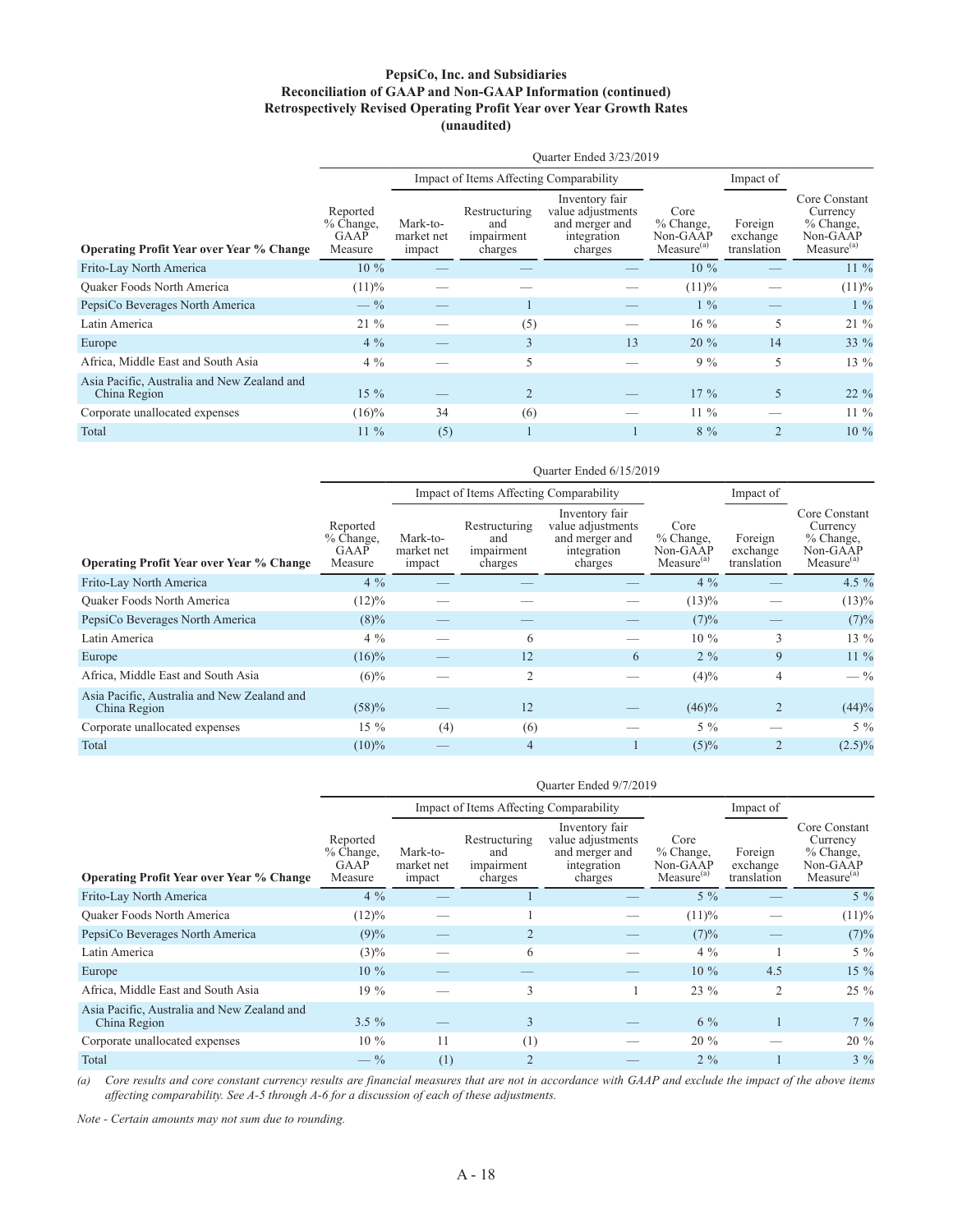### **PepsiCo, Inc. and Subsidiaries Reconciliation of GAAP and Non-GAAP Information (continued) Retrospectively Revised Operating Profit by Division (in millions and unaudited)**

|                                                             |  |                                     |  |                              | Ouarter Ended 3/23/2019                    |                                                                              |  |                                             |  |
|-------------------------------------------------------------|--|-------------------------------------|--|------------------------------|--------------------------------------------|------------------------------------------------------------------------------|--|---------------------------------------------|--|
|                                                             |  |                                     |  |                              | Items Affecting Comparability              |                                                                              |  |                                             |  |
| <b>Operating Profit</b>                                     |  | Reported,<br><b>GAAP</b><br>Measure |  | Mark-to-market<br>net impact | Restructuring<br>and impairment<br>charges | Inventory fair<br>value adjustments<br>and merger and<br>integration charges |  | Core.<br>Non-GAAP<br>Measure <sup>(a)</sup> |  |
| Frito-Lay North America                                     |  | $1,159$ \$                          |  |                              |                                            |                                                                              |  | 1,159                                       |  |
| <b>Ouaker Foods North America</b>                           |  | 138                                 |  |                              |                                            |                                                                              |  | 138                                         |  |
| PepsiCo Beverages North America                             |  | 389                                 |  |                              | 6                                          |                                                                              |  | 395                                         |  |
| Latin America                                               |  | 230                                 |  |                              |                                            |                                                                              |  | 230                                         |  |
| Europe                                                      |  | 115                                 |  |                              | 6                                          | 15                                                                           |  | 136                                         |  |
| Africa, Middle East and South Asia                          |  | 105                                 |  |                              | 8                                          |                                                                              |  | 113                                         |  |
| Asia Pacific, Australia and New Zealand and<br>China Region |  | 106                                 |  |                              | 3                                          |                                                                              |  | 109                                         |  |
| Corporate unallocated expenses                              |  | (234)                               |  | (60)                         | 8                                          |                                                                              |  | (286)                                       |  |
| Total                                                       |  | 2,008                               |  | (60)                         | 31                                         | .5                                                                           |  | 1,994                                       |  |

|                                                             | Ouarter Ended 6/15/2019             |       |                              |               |                                                                                                                            |     |               |    |                                             |       |  |
|-------------------------------------------------------------|-------------------------------------|-------|------------------------------|---------------|----------------------------------------------------------------------------------------------------------------------------|-----|---------------|----|---------------------------------------------|-------|--|
|                                                             |                                     |       |                              |               | Items Affecting Comparability                                                                                              |     |               |    |                                             |       |  |
| <b>Operating Profit</b>                                     | Reported,<br><b>GAAP</b><br>Measure |       | Mark-to-market<br>net impact |               | Inventory fair<br>value adjustments<br>Restructuring<br>and impairment<br>and merger and<br>integration charges<br>charges |     |               |    | Core,<br>Non-GAAP<br>Measure <sup>(a)</sup> |       |  |
| Frito-Lay North America                                     |                                     | 1,249 | \$.                          |               |                                                                                                                            | 6   | <sup>\$</sup> |    |                                             | 1,255 |  |
| <b>Ouaker Foods North America</b>                           |                                     | 127   |                              |               |                                                                                                                            |     |               |    |                                             | 127   |  |
| PepsiCo Beverages North America                             |                                     | 690   |                              |               |                                                                                                                            | 10  |               |    |                                             | 700   |  |
| Latin America                                               |                                     | 278   |                              |               |                                                                                                                            | 21  |               |    |                                             | 299   |  |
| Europe                                                      |                                     | 339   |                              |               |                                                                                                                            | 53  |               | 23 |                                             | 415   |  |
| Africa, Middle East and South Asia                          |                                     | 236   |                              |               |                                                                                                                            | 8   |               |    |                                             | 244   |  |
| Asia Pacific, Australia and New Zealand and<br>China Region |                                     | 116   |                              |               |                                                                                                                            | 34  |               |    |                                             | 150   |  |
| Corporate unallocated expenses                              |                                     | (306) |                              | 6             |                                                                                                                            | 26  |               |    |                                             | (273) |  |
| Total                                                       |                                     | 2,729 |                              | $\mathfrak h$ |                                                                                                                            | 158 |               | 24 |                                             | 2,917 |  |

|                                                             | Ouarter Ended 9/7/2019 |                              |                               |                                            |                                                                              |                                             |
|-------------------------------------------------------------|------------------------|------------------------------|-------------------------------|--------------------------------------------|------------------------------------------------------------------------------|---------------------------------------------|
|                                                             |                        |                              | Items Affecting Comparability |                                            |                                                                              |                                             |
| <b>Operating Profit</b>                                     |                        | Reported,<br>GAAP<br>Measure | Mark-to-market<br>net impact  | Restructuring<br>and impairment<br>charges | Inventory fair<br>value adjustments<br>and merger and<br>integration charges | Core.<br>Non-GAAP<br>Measure <sup>(a)</sup> |
| Frito-Lay North America                                     |                        | $1,286$ \$                   |                               | 16                                         | <sup>\$</sup>                                                                | 1,302                                       |
| Quaker Foods North America                                  |                        | 126                          |                               | $\overline{c}$                             |                                                                              | 128                                         |
| PepsiCo Beverages North America                             |                        | 640                          |                               | 26                                         |                                                                              | 666                                         |
| Latin America                                               |                        | 277                          |                               | 22                                         |                                                                              | 299                                         |
| Europe                                                      |                        | 455                          |                               | 15                                         |                                                                              | 475                                         |
| Africa, Middle East and South Asia                          |                        | 210                          |                               | 5                                          |                                                                              | 217                                         |
| Asia Pacific, Australia and New Zealand and<br>China Region |                        | 166                          |                               | $\overline{4}$                             |                                                                              | 170                                         |
| Corporate unallocated expenses                              |                        | (305)                        | 4                             | $\mathcal{E}$                              |                                                                              | (298)                                       |
| Total                                                       |                        | 2,855                        | 4                             | 93<br><sup>\$</sup>                        | <sup>\$</sup>                                                                | 2,959<br>$\mathcal{S}$                      |

*(a) Core results and core constant currency results are financial measures that are not in accordance with GAAP and exclude the impact of the above items affecting comparability. See A-5 through A-6 for a discussion of each of these adjustments.*